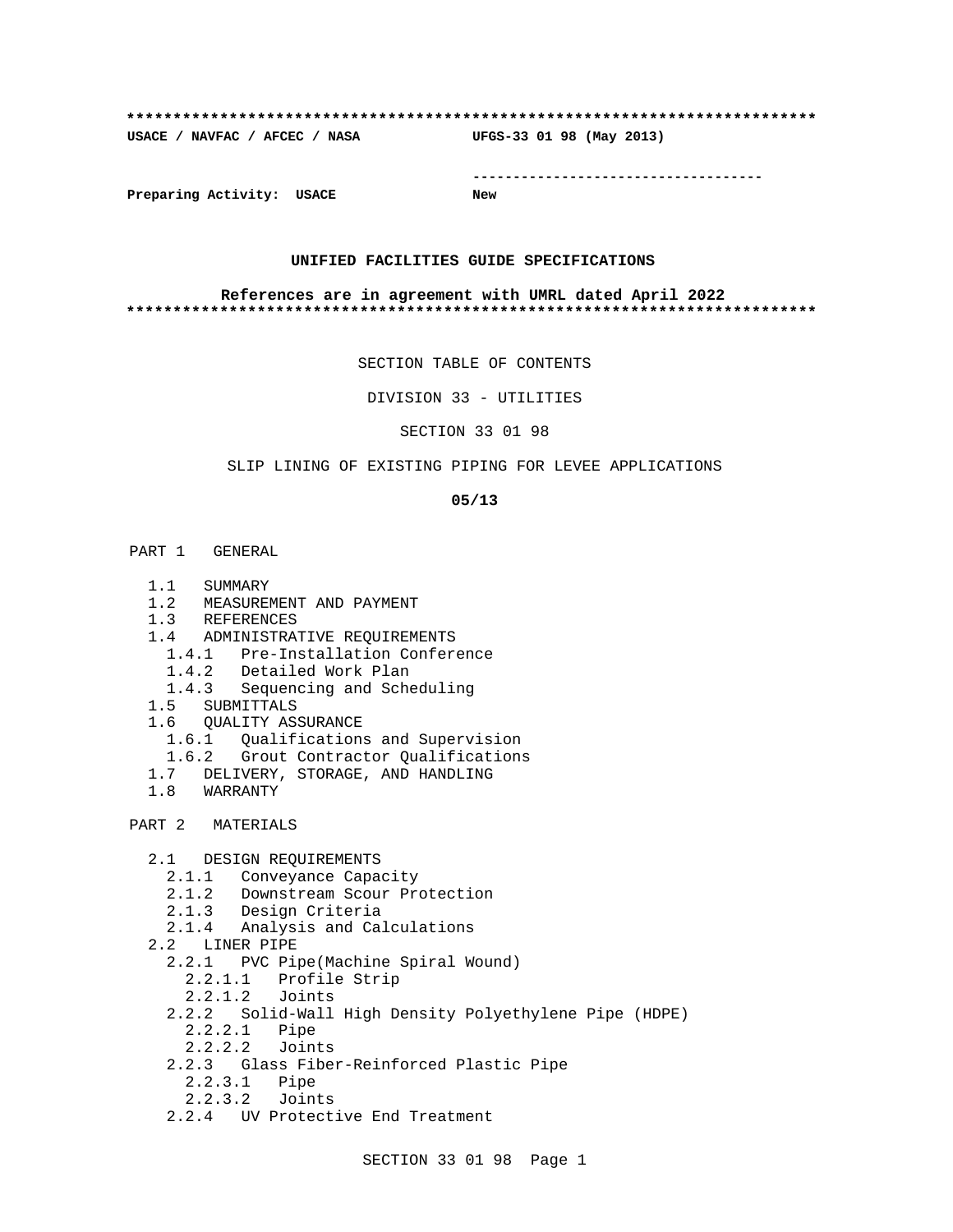- 2.3 GROUT MATERIALS AND MIXES
	- 2.3.1 Grout For Annular Space
	- 2.3.2 Grout Mix for Annulus Grouting
		- 2.3.2.1 Cement<br>2.3.2.2 Water
		- $2.3.2.2$ <br> $2.3.2.3$
		- Admixtures
		- 2.3.2.4 Compressive Strength
			- 2.3.2.4.1 Structural Grout
			- 2.3.2.4.2 Nonstructural Grout
		- 2.3.2.5 Mix Design
		- 2.3.2.6 Mixers and Pumps
	- 2.3.2.7 Pressure Gauges
	- 2.3.3 Grout Trial Mix Tests
	- 2.3.4 Bulkhead Concrete
- PART 3 EXECUTION
	- 3.1 PREPARATION AND INSPECTION
		- 3.1.1 Safety
		- 3.1.2 Control of Flow
		- 3.1.3 Bypass Pumping
		- 3.1.4 Pre-Lining Cleaning
		- 3.1.5 Insertion and Pulling of Mandrel
	- 3.2 EXCAVATION
	- 3.3 INSTALLATION<br>3.3.1 General
		- General
		- 3.3.2 Machine Spiral Wound PVC Pipe
		- 3.3.3 Solid-Wall High Density Polyethylene Pipe (HDPE)
		- 3.3.4 Glass Fiber-Reinforced Plastic Pipe
- 3.3.5 Bulkheads for Annulus Grouting
- 3.3.6 Annulus Grouting
	- 3.4 TESTING AND ACCEPTANCE
		- 3.4.1 Rework
		- 3.4.2 Grout Testing
			- 3.4.2.1 Density
			- 3.4.2.2 Compressive Strength
				- 3.4.2.2.1 Structural Grout
				- 3.4.2.2.2 Nonstructural Grout
		- 3.4.3 Acceptance Inspection
		- 3.4.3.1 Defects
			- 3.4.3.2 Final Acceptance
	- 3.5 MAINTENANCE
- -- End of Section Table of Contents --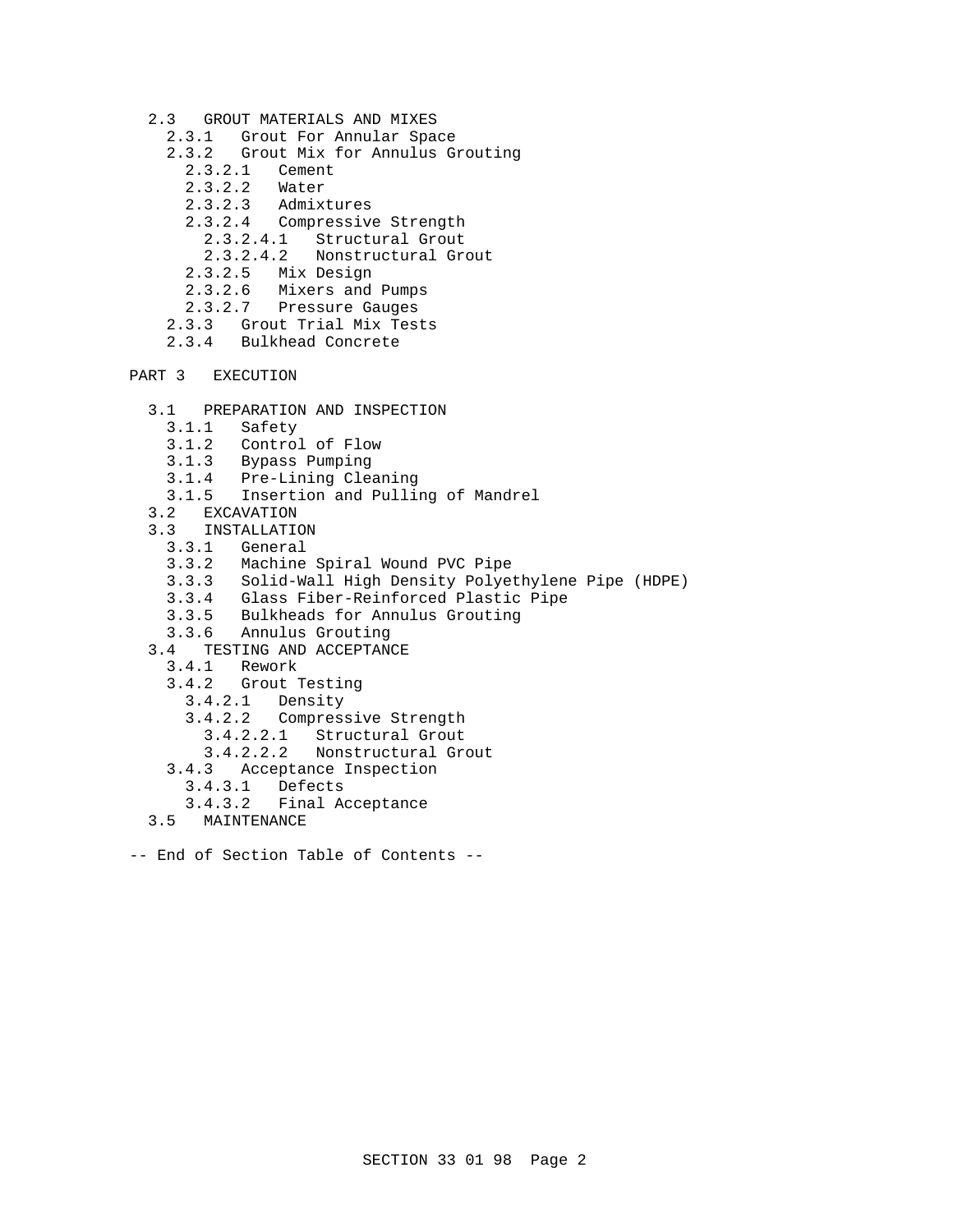**\*\*\*\*\*\*\*\*\*\*\*\*\*\*\*\*\*\*\*\*\*\*\*\*\*\*\*\*\*\*\*\*\*\*\*\*\*\*\*\*\*\*\*\*\*\*\*\*\*\*\*\*\*\*\*\*\*\*\*\*\*\*\*\*\*\*\*\*\*\*\*\*\*\***

**USACE / NAVFAC / AFCEC / NASA UFGS-33 01 98 (May 2013)**

**------------------------------------**

**Preparing Activity: USACE New**

#### **UNIFIED FACILITIES GUIDE SPECIFICATIONS**

**References are in agreement with UMRL dated April 2022 \*\*\*\*\*\*\*\*\*\*\*\*\*\*\*\*\*\*\*\*\*\*\*\*\*\*\*\*\*\*\*\*\*\*\*\*\*\*\*\*\*\*\*\*\*\*\*\*\*\*\*\*\*\*\*\*\*\*\*\*\*\*\*\*\*\*\*\*\*\*\*\*\*\***

#### SECTION 33 01 98

SLIP LINING OF EXISTING PIPING FOR LEVEE APPLICATIONS **05/13**

#### **\*\*\*\*\*\*\*\*\*\*\*\*\*\*\*\*\*\*\*\*\*\*\*\*\*\*\*\*\*\*\*\*\*\*\*\*\*\*\*\*\*\*\*\*\*\*\*\*\*\*\*\*\*\*\*\*\*\*\*\*\*\*\*\*\*\*\*\*\*\*\*\*\*\***

**NOTE: This guide specification covers the requirements for the procurement, installation, and testing of slip lining for existing exterior piping.**

**Adhere to** UFC 1-300-02 **Unified Facilities Guide Specifications (UFGS) Format Standard when editing this guide specification or preparing new project specification sections. Edit this guide specification for project specific requirements by adding, deleting, or revising text. For bracketed items, choose applicable item(s) or insert appropriate information.**

**Remove information and requirements not required in respective project, whether or not brackets are present.**

**Comments, suggestions and recommended changes for this guide specification are welcome and should be submitted as a** Criteria Change Request (CCR)**. \*\*\*\*\*\*\*\*\*\*\*\*\*\*\*\*\*\*\*\*\*\*\*\*\*\*\*\*\*\*\*\*\*\*\*\*\*\*\*\*\*\*\*\*\*\*\*\*\*\*\*\*\*\*\*\*\*\*\*\*\*\*\*\*\*\*\*\*\*\*\*\*\*\***

### PART 1 GENERAL

#### 1.1 SUMMARY

This section of the specifications consists of the requirements and work needed to rehabilitate [an] existing pipe[s] in a levee system using the slip lining method by providing pipe liner[s], bulkheads, annular space grouting between the host and slip liner, performance testing as stated herein and providing all labor, materials and equipment necessary to accomplish the work as stated herein. In all instances, rehabilitation shall include installation of [a] liner pipe within an existing host pipe with a continuously grouted annular space. The size[s], type[s], and dimensions of the pipe liner[s] shall be selected by the Contractor and submitted for approval and shall include all connections, joints, and other appurtenances as required to complete the work.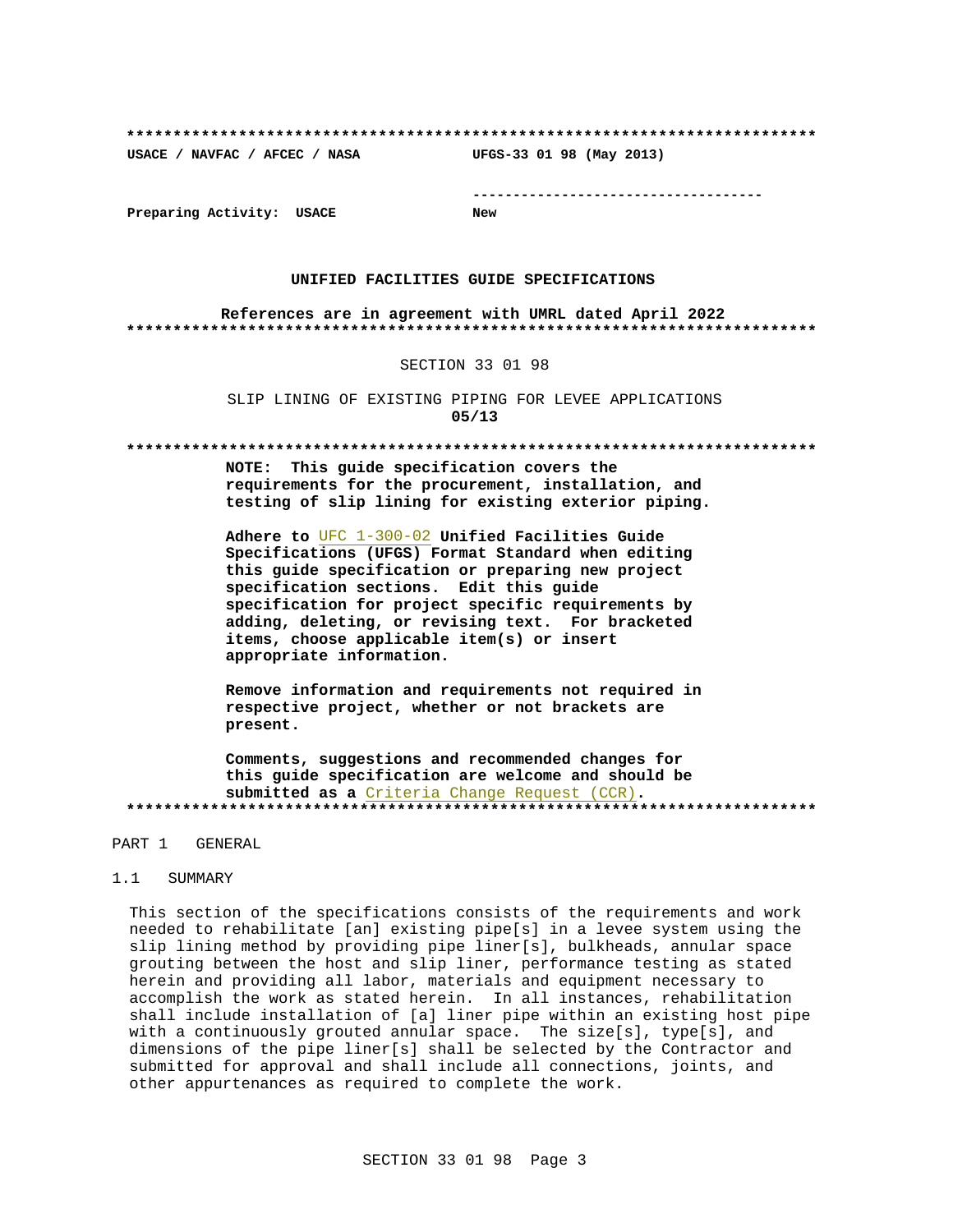#### 1.2 MEASUREMENT AND PAYMENT

Payment will be made for work performed under this item in accordance with [the][each] pipe slip lined as shown in the bid schedule. Payment includes all costs associated with labor, equipment, material, supervision, cleaning, inspection, sheeting, installation, safety, dust/erosion control, testing, site restoration and all other work specified or not which is reasonably required to provide a completed installation. Any item not specified shall be considered incidental to the work. Include all incidental cost in the bid price for the slip liner.

#### 1.3 REFERENCES

#### **\*\*\*\*\*\*\*\*\*\*\*\*\*\*\*\*\*\*\*\*\*\*\*\*\*\*\*\*\*\*\*\*\*\*\*\*\*\*\*\*\*\*\*\*\*\*\*\*\*\*\*\*\*\*\*\*\*\*\*\*\*\*\*\*\*\*\*\*\*\*\*\*\*\***

**NOTE: This paragraph is used to list the publications cited in the text of the guide specification. The publications are referred to in the text by basic designation only and listed in this paragraph by organization, designation, date, and title.**

**Use the Reference Wizard's Check Reference feature when you add a Reference Identifier (RID) outside of the Section's Reference Article to automatically place the reference in the Reference Article. Also use the Reference Wizard's Check Reference feature to update the issue dates.**

**References not used in the text will automatically be deleted from this section of the project specification when you choose to reconcile references in the publish print process. \*\*\*\*\*\*\*\*\*\*\*\*\*\*\*\*\*\*\*\*\*\*\*\*\*\*\*\*\*\*\*\*\*\*\*\*\*\*\*\*\*\*\*\*\*\*\*\*\*\*\*\*\*\*\*\*\*\*\*\*\*\*\*\*\*\*\*\*\*\*\*\*\*\***

The publications listed below form a part of this specification to the extent referenced. The publications are referred to within the text by the basic designation only.

ASTM INTERNATIONAL (ASTM)

| <b>ASTM C138/C138M</b> | (2017a) Standard Test Method for Density<br>(Unit Weight), Yield, and Air Content<br>(Gravimetric) of Concrete |
|------------------------|----------------------------------------------------------------------------------------------------------------|
| ASTM C150/C150M        | (2021) Standard Specification for Portland<br>Cement                                                           |
| <b>ASTM C403/C403M</b> | (2008) Standard Test Method for Time of<br>Setting of Concrete Mixtures by<br>Penetration Resistance           |
| <b>ASTM C495/C495M</b> | (2012; R 2019) Standard Test Method for<br>Compressive Strength of Lightweight<br>Insulating Concrete          |
| ASTM C497              | (2020; E 2020) Standard Test Methods for<br>Concrete Pipe, Concrete Box Sections,<br>Manhole Sections, or Tile |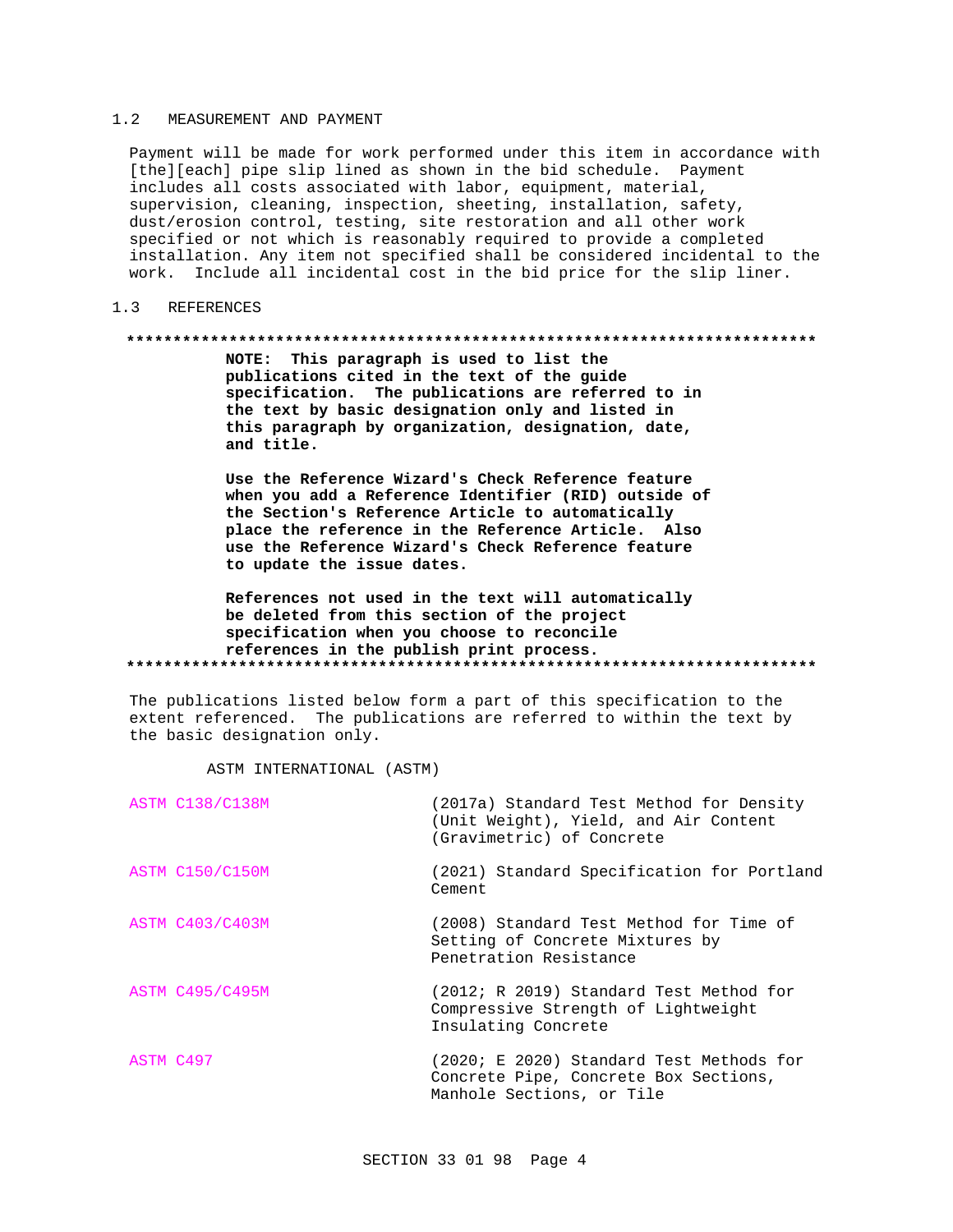| ASTM C497M             | (2020a) Standard Test Methods for Concrete<br>Pipe, Concrete Box Sections, Manhole<br>Sections, or Tile (Metric)                                                     |
|------------------------|----------------------------------------------------------------------------------------------------------------------------------------------------------------------|
| ASTM C581              | (2020) Standard Practice for Determining<br>Chemical Resistance of Thermosetting<br>Resins Used in Glass-Fiber-Reinforced<br>Structures, Intended for Liquid Service |
| <b>ASTM C939/C939M</b> | (2016a) Standard Test Method for Flow of<br>Grout for Preplaced-Aggregate Concrete<br>(Flow Cone Method)                                                             |
| <b>ASTM C942/C942M</b> | (2021) Standard Test Method for<br>Compressive Strength of Grouts for<br>Preplaced-Aggregate Concrete in the<br>Laboratory                                           |
| ASTM D2412             | (2021) Standard Test Method for<br>Determination of External Loading<br>Characteristics of Plastic Pipe by<br>Parallel-Plate Loading                                 |
| ASTM D3212             | (2020) Standard Specification for Joints<br>for Drain and Sewer Plastic Pipes Using<br>Flexible Elastomeric Seals                                                    |
| ASTM D3262             | (2020) "Fiberglass"<br>(Glass-Fiber-Reinforced<br>Thermosetting-Resin) Sewer Pipe                                                                                    |
| ASTM D3350             | (2021) Polyethylene Plastics Pipe and<br>Fittings Materials                                                                                                          |
| ASTM D3681             | (2012; E 2014) Standard Test Method for<br>Chemical Resistance of "Fiberglass"<br>(Glass-Fiber-Reinforced<br>Thermosetting-Resin) Pipe in a Deflected<br>Condition   |
| ASTM D3839             | (2014) Standard Guide for Underground<br>Installation of "Fiberglass"<br>(Glass-Fiber-Reinforced<br>Thermosetting-Resin) Pipe                                        |
| ASTM D4161             | (2014) "Fiberglass"<br>(Glass-Fiber-Reinforced<br>Thermosetting-Resin) Pipe Joints Using<br>Flexible Elastomeric Seals                                               |
| ASTM F477              | (2014; R 2021) Standard Specification for<br>Elastomeric Seals (Gaskets) for Joining<br>Plastic Pipe                                                                 |
| ASTM F585              | (2016; R 2021) Standard Guide for<br>Insertion of Flexible Polyethylene Pipe<br>into Existing Sewers                                                                 |
| <b>ASTM F1697</b>      | (2009; R 2015) Standard Specification for                                                                                                                            |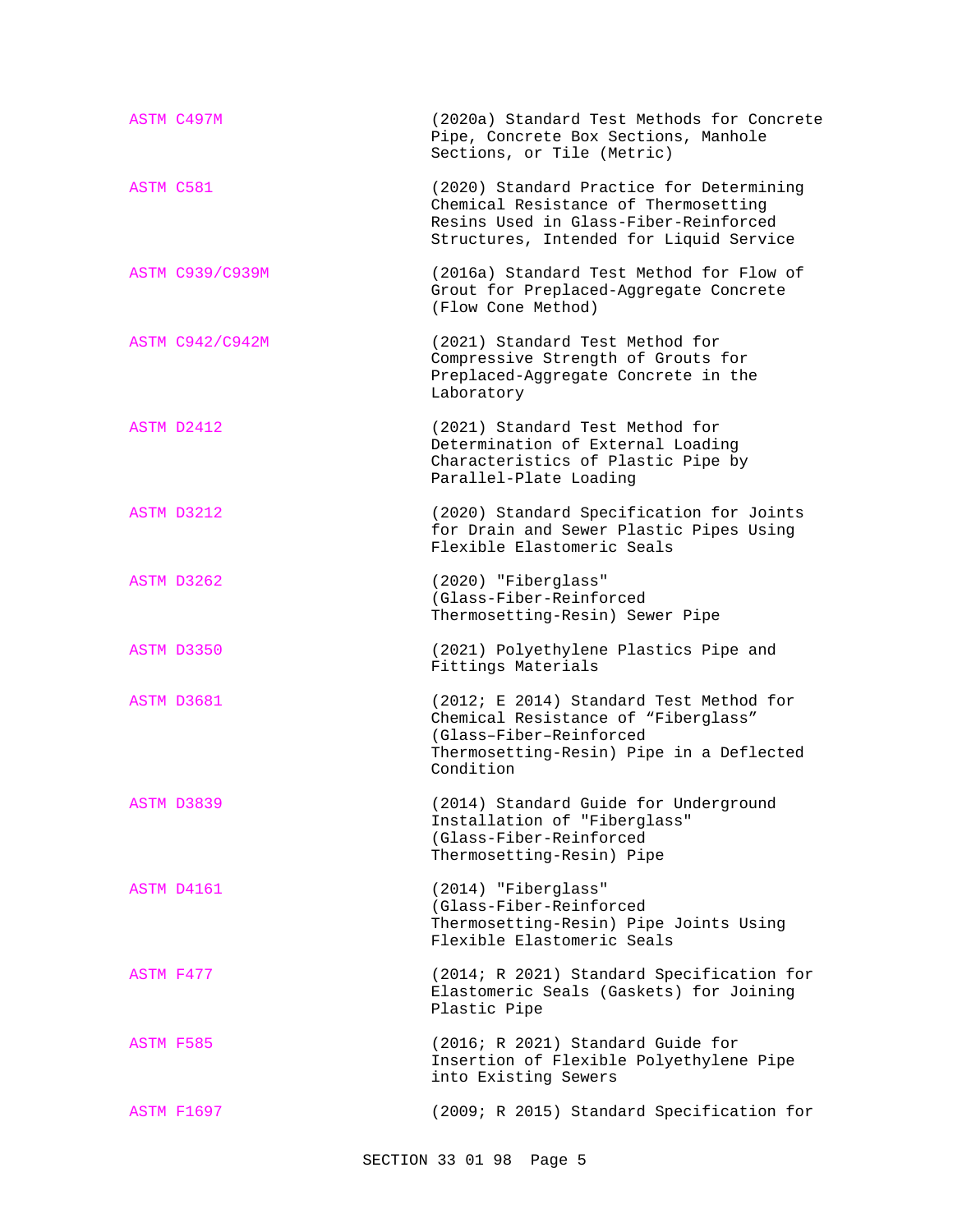Poly(Vinyl Chloride) (PVC) Profile Strip for Machine Spiral-Wound Liner Pipe Rehabilitation of Existing Sewers and Conduit

ASTM F1741 (2008; R 2016) Standard Practice for Installation of Machine Spiral Wound Poly (Vinyl Chloride) (PVC) Liner Pipe for Rehabilitation of Existing Sewers and Conduits

ASTM F2620 (2020a; E 2021) Standard Practice for Heat Fusion Joining of Polyethylene Pipe and Fittings

U.S. ARMY CORPS OF ENGINEERS (USACE)

| EM 385-1-1 |                     |  | (2014) Safety -- Safety and Health |
|------------|---------------------|--|------------------------------------|
|            | Requirements Manual |  |                                    |

# 1.4 ADMINISTRATIVE REQUIREMENTS

#### 1.4.1 Pre-Installation Conference

Within [  $\Box$ ] calendar days of notice to proceed, conduct a scope-validation meeting, including potential Sub-Contractors, and Contracting Officer to facilitate common agreement and understanding of the work to be performed. At this time, the resumes of Sub-Contractors, project superintendent or project manager shall be supplied to the Contracting Officer or be eliminated from consideration.

### 1.4.2 Detailed Work Plan

Submit a Detailed Work Plan not less than 30 days prior to commencement of work. The plan shall include but is not limited to the following:

- a. Proposed construction sequencing and scheduling
- b. Plan for removal of any obstructions encountered
- c. Detail Drawings in an approved form, for [each] slip lining system including pipe manufacturer's instructions for installation
- d. List of proposed products showing new diameter[s] of slip lining pipe[s] to be installed along with existing pipe diameter[s]
- e. Specify all mandrel dimensions, including length[s], for each pipe to be slip lined
- f. Provide maximum depth of cover over pipe[s]
- g. Areas requiring special construction techniques
- h. Proposed methods for flow control or by-pass to divert excessive flow away from a section of pipe if the need arises during the slip lining process
- i. Proposed access and staging area[s]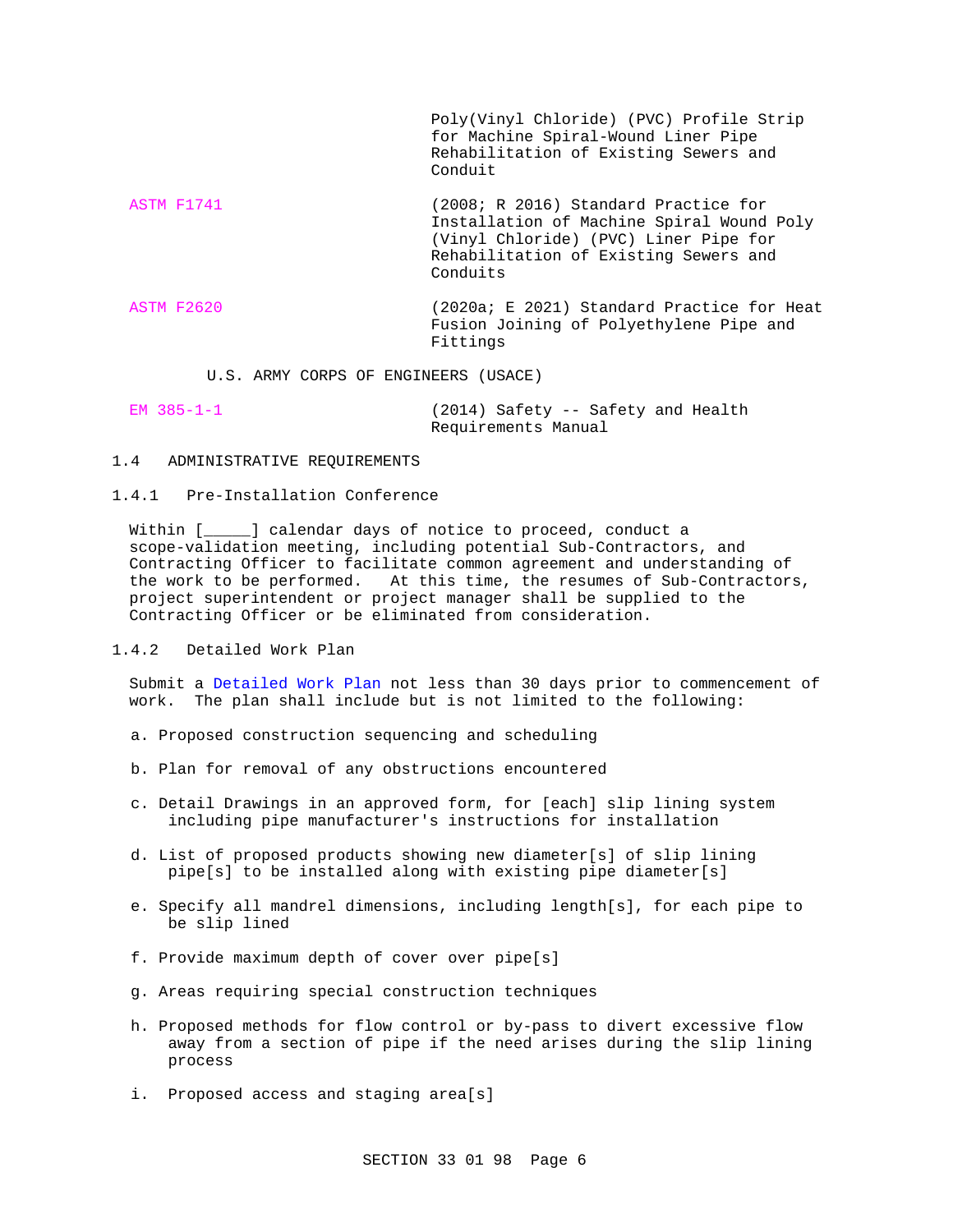- j. Proposed method of re-establishment of connection[s] (if applicable)
- k. Joints, gaskets, proposed Resins, Coatings, [\_\_\_\_\_], and other pertinent information as applicable
- l. Dates of excavation and pipe placement, along with proposed work hours
- m. Method for preventing damage to the host and liner pipe[s] using guide rails, pipe invert paving, or other applicable methods when the invert of the host pipe has deteriorated significantly
- n. Method for waste grout recovery
- o. Detailed plan for dealing with buoyant uplift of the liner pipe during grouting
- p. Health & Safety Plan in compliance with EM 385-1-1.
- q. Manufacturer's recommendation regarding methods for repair of damage to liner pipe following installation
- r. List of proposed subcontractors
- s. Written confirmation that the grouting procedures has been coordinated with the grout installer and the liner pipe manufacturer.

# 1.4.3 Sequencing and Scheduling

Submit plan for final approval of Construction Progress Schedule prior to commencing construction. Provide 72 hour notice to Contracting Officer prior to placing liner pipe[s]. Do not proceed with slip lining operations for pipe[s] that are likely to reach gauge operation elevation within 5 days as forecast by the National Weather Service. lay out the sequencing of work to minimize work stoppages as a result of high water. Additionally after liner pipe has been placed, make all reasonable attempts to grout the annulus prior to partial or total submergence of the pipe. In the event in which high water submerges a portion of a lined pipe prior to annular grouting, clean out the annular space using high pressure water jetting prior to grouting.

#### 1.5 SUBMITTALS

#### **\*\*\*\*\*\*\*\*\*\*\*\*\*\*\*\*\*\*\*\*\*\*\*\*\*\*\*\*\*\*\*\*\*\*\*\*\*\*\*\*\*\*\*\*\*\*\*\*\*\*\*\*\*\*\*\*\*\*\*\*\*\*\*\*\*\*\*\*\*\*\*\*\*\***

**NOTE: Review Submittal Description (SD) definitions in Section 01 33 00 SUBMITTAL PROCEDURES and edit the following list, and corresponding submittal items in the text, to reflect only the submittals required for the project. The Guide Specification technical editors have classified those items that require Government approval, due to their complexity or criticality, with a "G." Generally, other submittal items can be reviewed by the Contractor's Quality Control System. Only add a "G" to an item, if the submittal is sufficiently important or complex in context of the project.**

**For Army projects, fill in the empty brackets following the "G" classification, with a code of up to three characters to indicate the approving**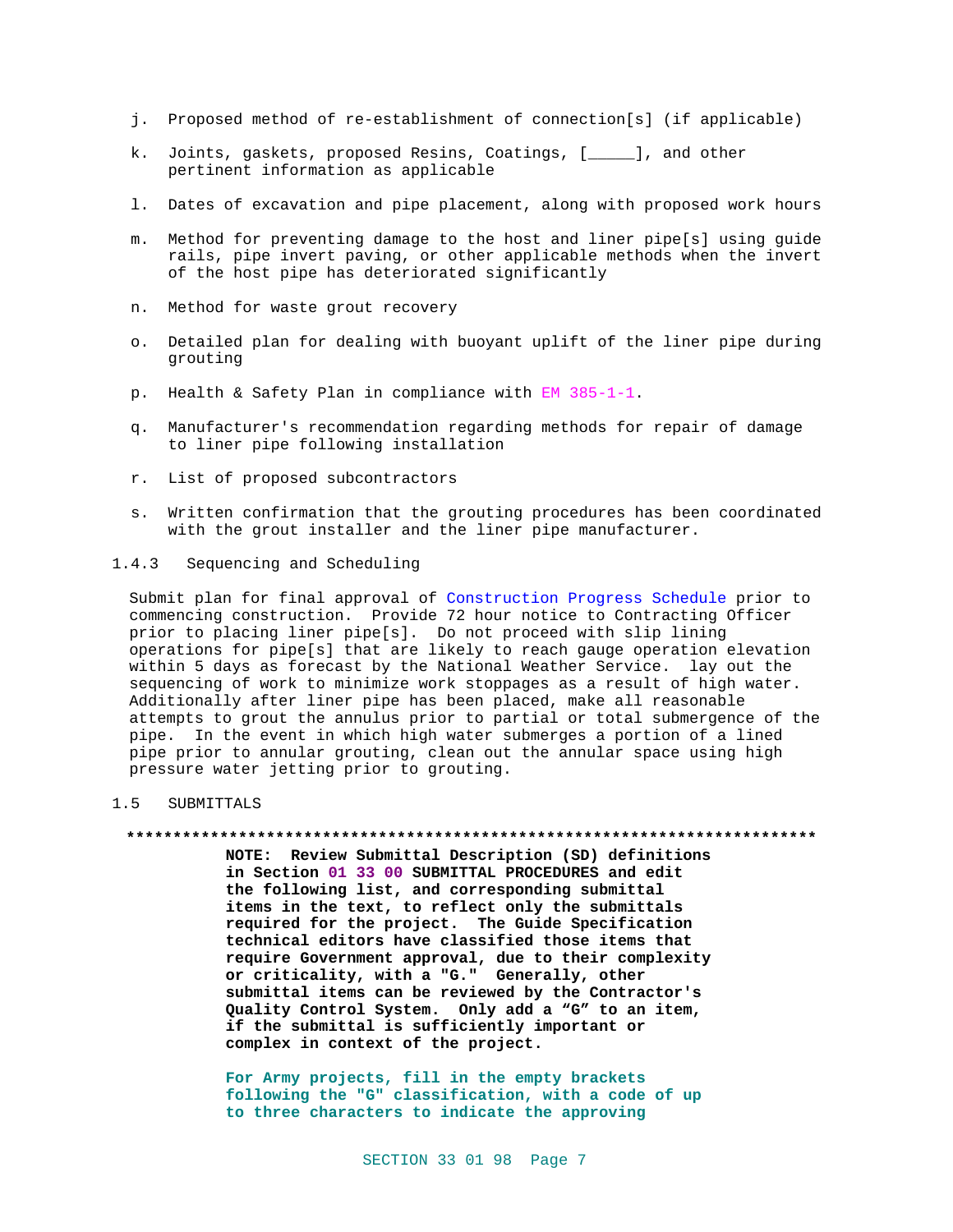**authority. Codes for Army projects using the Resident Management System (RMS) are: "AE" for Architect-Engineer; "DO" for District Office (Engineering Division or other organization in the District Office); "AO" for Area Office; "RO" for Resident Office; and "PO" for Project Office. Codes following the "G" typically are not used for Navy, Air Force, and NASA projects.**

**The "S" classification indicates submittals required as proof of compliance for sustainability Guiding Principles Validation or Third Party Certification and as described in Section 01 33 00 SUBMITTAL PROCEDURES.**

**Choose the first bracketed item for Navy, Air Force and NASA projects, or choose the second bracketed item for Army projects. \*\*\*\*\*\*\*\*\*\*\*\*\*\*\*\*\*\*\*\*\*\*\*\*\*\*\*\*\*\*\*\*\*\*\*\*\*\*\*\*\*\*\*\*\*\*\*\*\*\*\*\*\*\*\*\*\*\*\*\*\*\*\*\*\*\*\*\*\*\*\*\*\*\***

Government approval is required for submittals with a "G" or "S" classification. Submittals not having a "G" or "S" classification are [for Contractor Quality Control approval.][for information only. When used, a code following the "G" classification identifies the office that will review the submittal for the Government.] Submit the following in accordance with Section 01 33 00 SUBMITTAL PROCEDURES:

SD-01 Preconstruction Submittals

```
Contractor Qualifications; G, DO
Grout Contractor Qualifications; G, DO
Pipe Inspection Procedures; G, DO
Construction Progress Schedule; G, DO
CCTV Recordings and Report Logs; G, DO
Digital Photographs and Report Logs; G, DO
Detailed Work Plan; G, DO
Analysis and Calculations; G, DO
```
SD-02 Shop Drawings

Bulkheads; G[, [\_\_\_\_\_]]

SD-03 Product Data

Liner Pipe; G[, [\_\_\_\_\_]] Soluble Reactive Silicate Concrete Treatment Product; G, DO UV Protective End Treatment; G, DO

SD-05 Design Data

```
Conveyance Capacity; G[, [_____]]
Downstream Scour Protection; G[, [_____]]
Structural Properties; G[, [_____]]
```
SD-06 Test Reports

Grout Trial Mix Tests

SD-10 Operation and Maintenance Data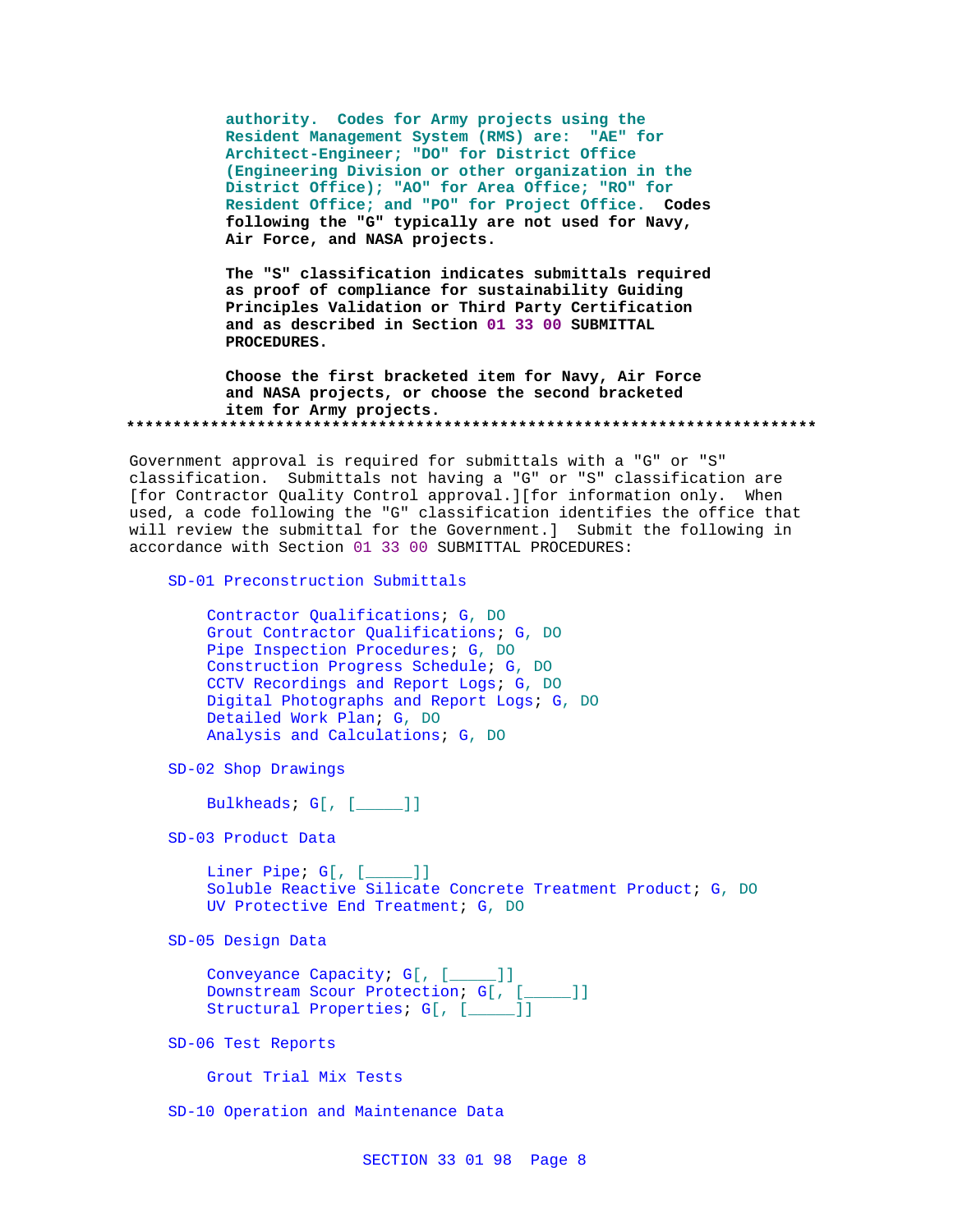Maintenance; G[, [\_\_\_\_]]

SD-11 Closeout Submittals

Manufacturer's Warranty; G, DO Post-Installation CCTV Recordings and Report Logs; G, DO Post-Installation Digital Photographs and Report Logs; G, DO

### 1.6 QUALITY ASSURANCE

# 1.6.1 Qualifications and Supervision

Submit Contractor Qualifications for slip lining piping, documenting their engagement in the successful installation of similar slip lining systems for at least [\_\_\_\_\_] years. Provide an experienced superintendent with experience in installation of similar slip lining systems. The superintendent shall be on site at all times and shall have full authority to direct the means, methods, equipment and personnel and performance of the work.

# 1.6.2 Grout Contractor Qualifications

Submit Grout Contractor Qualifications in letter form from the foam manufacturer stating that they are an approved applicator for that product, as well as the grout mix design, and test break results for that particular design. Reference paragraph GROUT MATERIALS AND MIXES for grout mix design requirements.

# 1.7 DELIVERY, STORAGE, AND HANDLING

Prevent injury or abrasion to liner pipe during loading, transportation, and unloading. Do not drop pipe from cars or trucks, nor allow pipe to roll down skids without proper restraining ropes. Use suitable pads, strips, skids, or blocks for each pipe during transportation and while awaiting installation in the field. Liner pipe shall be moved by machinery in a controlled manner. Do not allow liner pipe to roll down the levee embankment at any time. Handle and store in accordance with the manufacturer's published recommendations.

Remove slip liner pipe with cuts, gashes, nicks, abrasions, or any such physical damage which is deeper than 10 percent of the wall thickness from the site and replace with undamaged pipe at no additional cost to the Government.

# 1.8 WARRANTY

Submit [\_\_\_\_\_] copies of the signed Manufacturer's Warranty for all products within [\_\_\_\_\_] [days] [weeks] of final completion of the work.

# PART 2 MATERIALS

2.1 DESIGN REQUIREMENTS

# 2.1.1 Conveyance Capacity

Provide slip lining pipe[s] designed to allow the maximum conveyance capacity possible, but in no case provide less capacity than currently exists while maintaining a 25 mm 1-inch minimum average annular space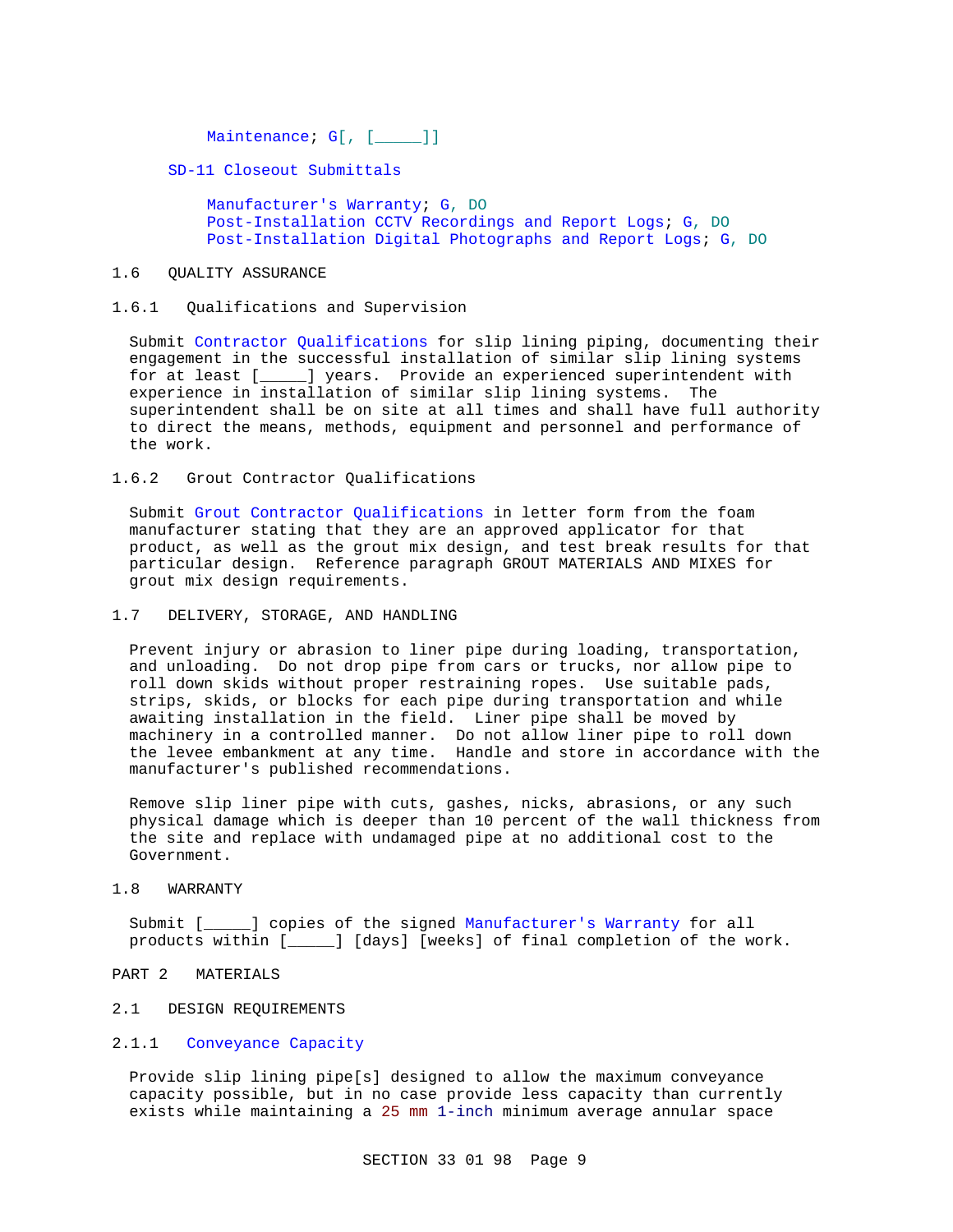between the host pipe and liner pipe for grouting. In some cases capacity can be increased by improvement of entrance conditions and any such improvements must be submitted. Submit calculations that demonstrate how capacity is determined for the liner pipe. If there are circumstances which prohibit supplying a slip lining system that provides at least the current conveyance capacity for [each] [the] pipe to be slip lined, notify the Contracting Officer to determine an appropriate course of action.

# 2.1.2 Downstream Scour Protection

Consider the velocity of outlet flow and take appropriate action, if needed, to ensure that downstream scour protection is adequate. This may be addressed with rip rap, baffle blocks, energy dissipaters, or other means.

# 2.1.3 Design Criteria

The slip liner pipe system shall be designed by a licensed professional engineer to meet the standards outlined in the following sub-paragraphs. Submit calculations of the system's structural properties prior to construction. Support all assumptions utilized in calculations with product data, test reports, or referenced publications.

- a. Design the new slip liner pipe system using the fully flood-loaded levee elevation to establish external hydrostatic pressure.
- b. Design the new slip liner pipe system for maximum 5 percent ovality and a maximum allowable long term deflection of 5 percent.
- c. Design the new slip liner pipe system using a safety factor of 2.5 for buckling and 2.0 for bending, wall crushing and buoyancy. Analysis for buckling shall be two-fold: to check for buckling from the grouting pressure of the liner pipe; and to check for buckling from external pressure of the underground water table. Ignore the cross-sectional shape distortion of the host pipe in the buckling analysis.

## 2.1.4 Analysis and Calculations

Submit detailed analysis and calculations, stamped by a licensed P.E., not less than 30 days prior to commencement of work. Demonstrate suitable application of products based on the following parameters:

- a. Deflection
- b. Confined buckling (for both Grouting case and the Flood Load case)
- c. Long-term (50-year) hydrostatic buckling
- d. Calculations verifying conveyance capacity and velocity of outlet flow meet the requirements as stated herein
- e. Design Calculations showing that the proposed pipe satisfies the current design criteria neglecting any contribution of the host pipe[s]
- f. Bulkhead designs and locations including vent and injection port location and proposed materials to be used in bulkhead construction
- g. Buoyant force calculations during grouting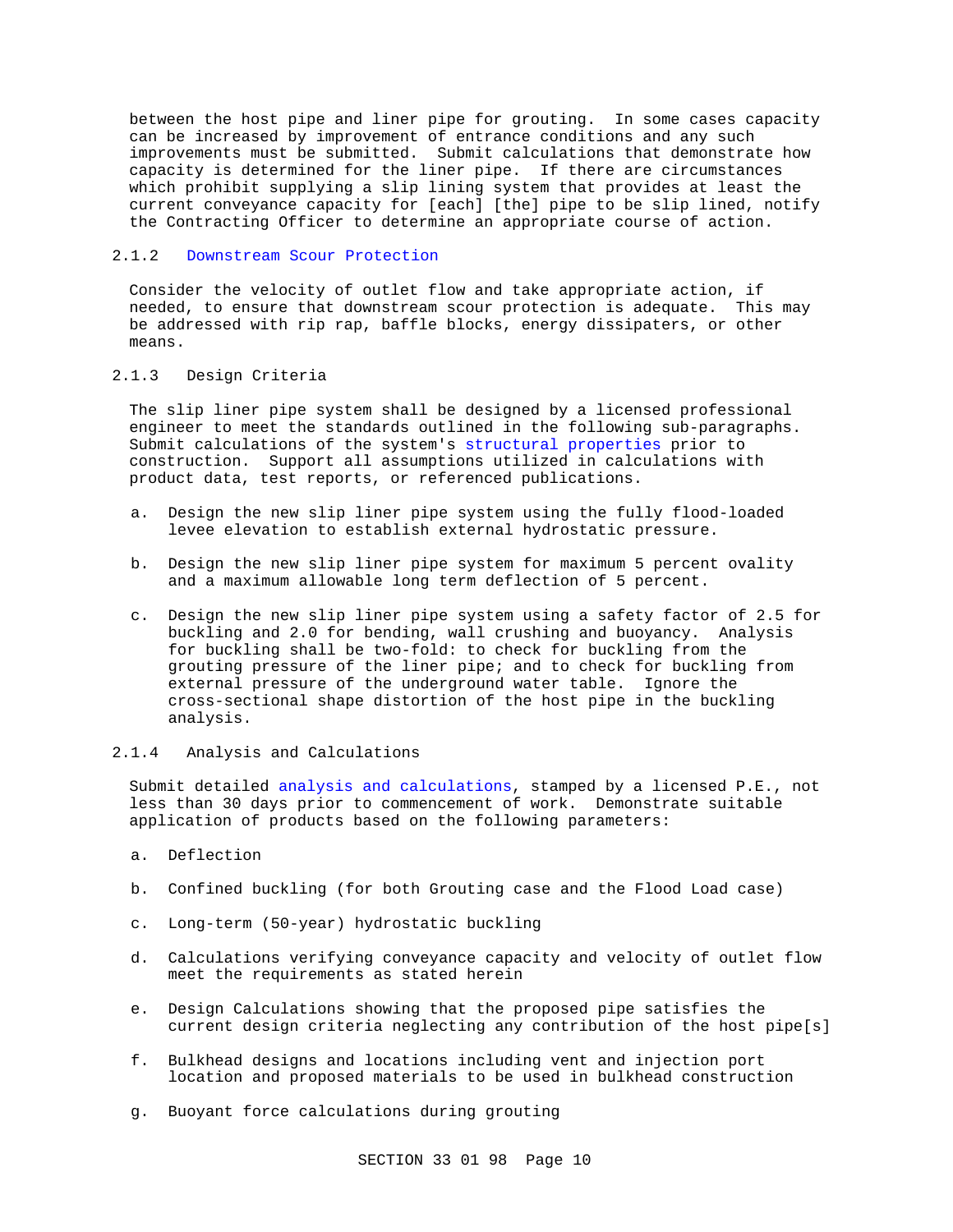- h. Grout mix designs per the requirements stated herein
- i. Initial set time of grout
- j. Estimated grout volume for each pipe
- k. The maximum grout injection pressures proposed as well as maximum allowable grout injection pressures as provided by the pipe manufacturer
- l. Proposed grout stage volumes

#### 2.2 LINER PIPE

Provide pipe[s] constructed of corrosion resistant, thermoplastic, or thermosetting resin. Suitable pipe lining materials include solid wall High Density Polyethylene Pipe (HDPE), Machine Spiral Wound Poly Vinyl Chloride (PVC) Pipe, and Glass Fiber-Reinforced Plastic Pipe. Secure written product approval from the Contracting Officer before commencing any work.

- a. Select liner pipe material to ensure that thermal expansion or contraction does not exceed a total of 13 mm 0.5 inches for the length of the pipe throughout the range of ambient air temperatures anticipated during the service life of the liner pipe[s]. Assume ambient air temperatures for this item to range from [\_\_\_] degrees C F to [\_\_\_] degrees C F.
- b. Submit manufacturer's detailed product data with complete information on liner pipe materials (pipes, joints, gaskets, fittings, entrance bells), physical properties, dimensions, installation minimum/maximum allowable parameters such as maximum recommended external grout pressure, axial compressive stress, minimum bending radius or maximum joint angular deflection, etc. Include a manufacturer's certificate of compliance with specifications for proposed materials.
- c. Pipe liner materials other than those stated below may be submitted for consideration and approval by the Contracting Officer based on meeting the design requirements as stated herein.
- 2.2.1 PVC Pipe(Machine Spiral Wound)

# 2.2.1.1 Profile Strip

Provide extruded PVC profile strip in accordance with the requirements of ASTM F1697 except as noted below.

- a. Contrary to ASTM F1697, composite profile strip comprised of extruded PVC and a ferrous element necessary to provide long-term structural strength of the pipe is prohibited.
- b. All profile strips shall be specifically applicable for installation and use in the project environment.

# 2.2.1.2 Joints

Joints shall meet the requirements of ASTM D3212, and gaskets meeting the requirements of ASTM F477.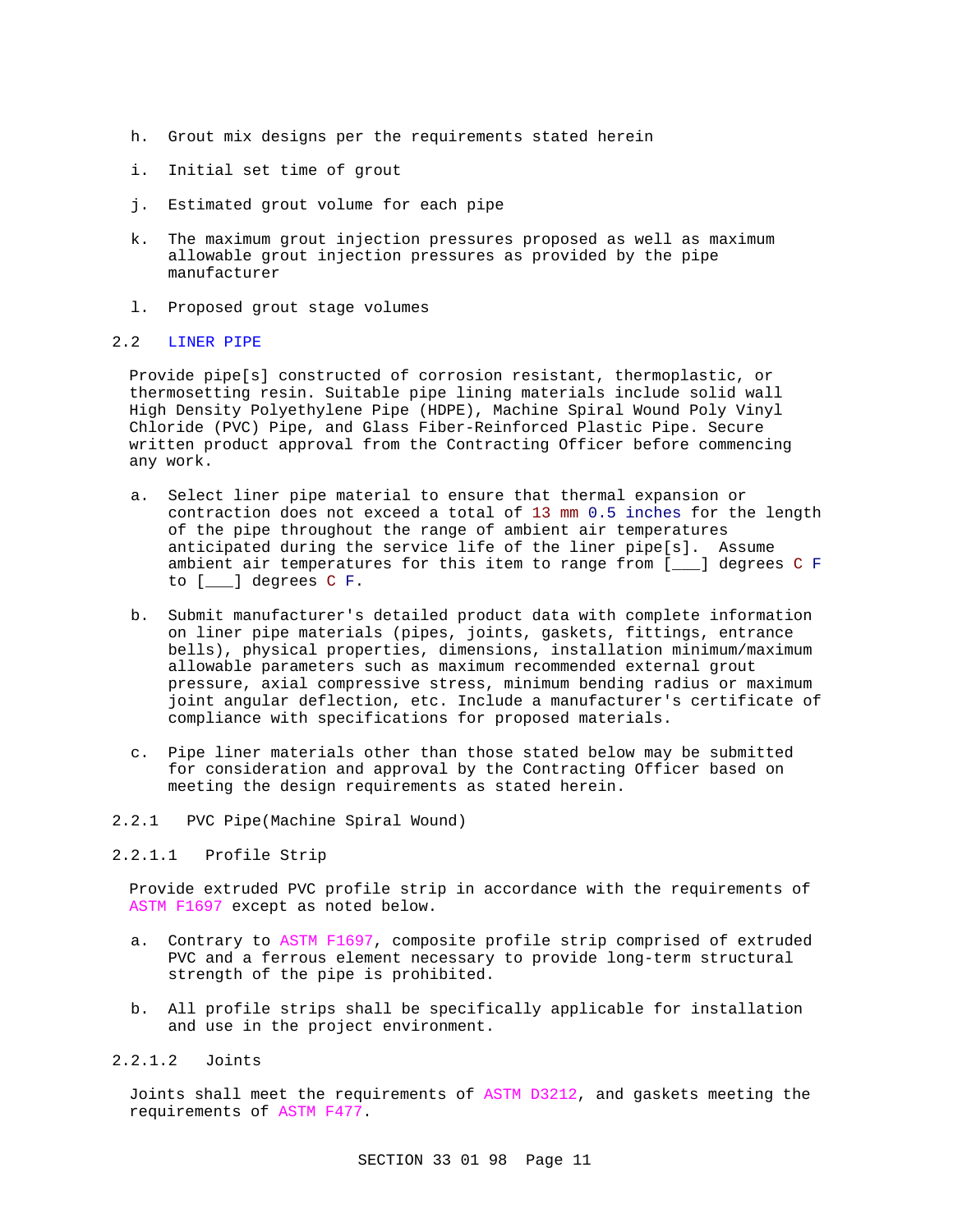- a. The joint shall consist of a single, mechanical interlock between profile strips supplemented with sealant and is created continuously as the profile is wound into the pipe.
- b. Once wound into place within the host pipe, joints shall be considered completed and the pipe shall not be intentionally or otherwise expanded or permitted to translate in any direction at the joint.
- c. The completed liner pipe shall be provided such that neither the outside diameter of the pipe is increased nor the internal diameter of the pipe is decreased at the joint.
- d. Joints shall be water-tight over the range of head pressure expected for the pipe.
- 2.2.2 Solid-Wall High Density Polyethylene Pipe (HDPE)

# 2.2.2.1 Pipe

- a. Pipe and pipe fittings shall be manufactured from high density compounds in accordance with ASTM D3350, cell classification 345464C with a designation of PE 3408 and a minimum Standard Dimension Ratio (SDR) of 32.5.
- b. Pipe shall be solid wall with a smooth interior and exterior with no corrugations or ferrous elements.
- c. Each pipe segment shall be marked on the inside and outside with a coded number which identifies the manufacturer, SDR, size, materials, machine, date and shift on which the pipe was extruded.
- d. Pipe[s] shall be specifically applicable for installation and use in the project environment.
- 2.2.2.2 Joints
	- a. Joints shall be water-tight over the range of head pressure expected for the pipe.
	- b. Joints shall be butt-fused in accordance with ASTM F2620 and the manufacturer's recommendations or shall be capable of being joined into a continuous length by an interlocking method such that joints meet the requirements of ASTM D3212. Screw-type or threaded joints will not be allowed unless a positive lock is included in the joint system or the perimeter of the joint is extrusion welded at the bearing assembly, prior to insertion.
	- c. Internal beads resulting from butt fusion shall be limited to a 6 mm 0.25 inch projection perpendicular to the inside wall of the pipe. Trim beads larger than 6 mm 0.25 inch 360 degrees around the interior of the pipe. External beads resulting from butt fusion need not be trimmed unless the bead projection will negatively impact pipe installation or migration of annulus grout.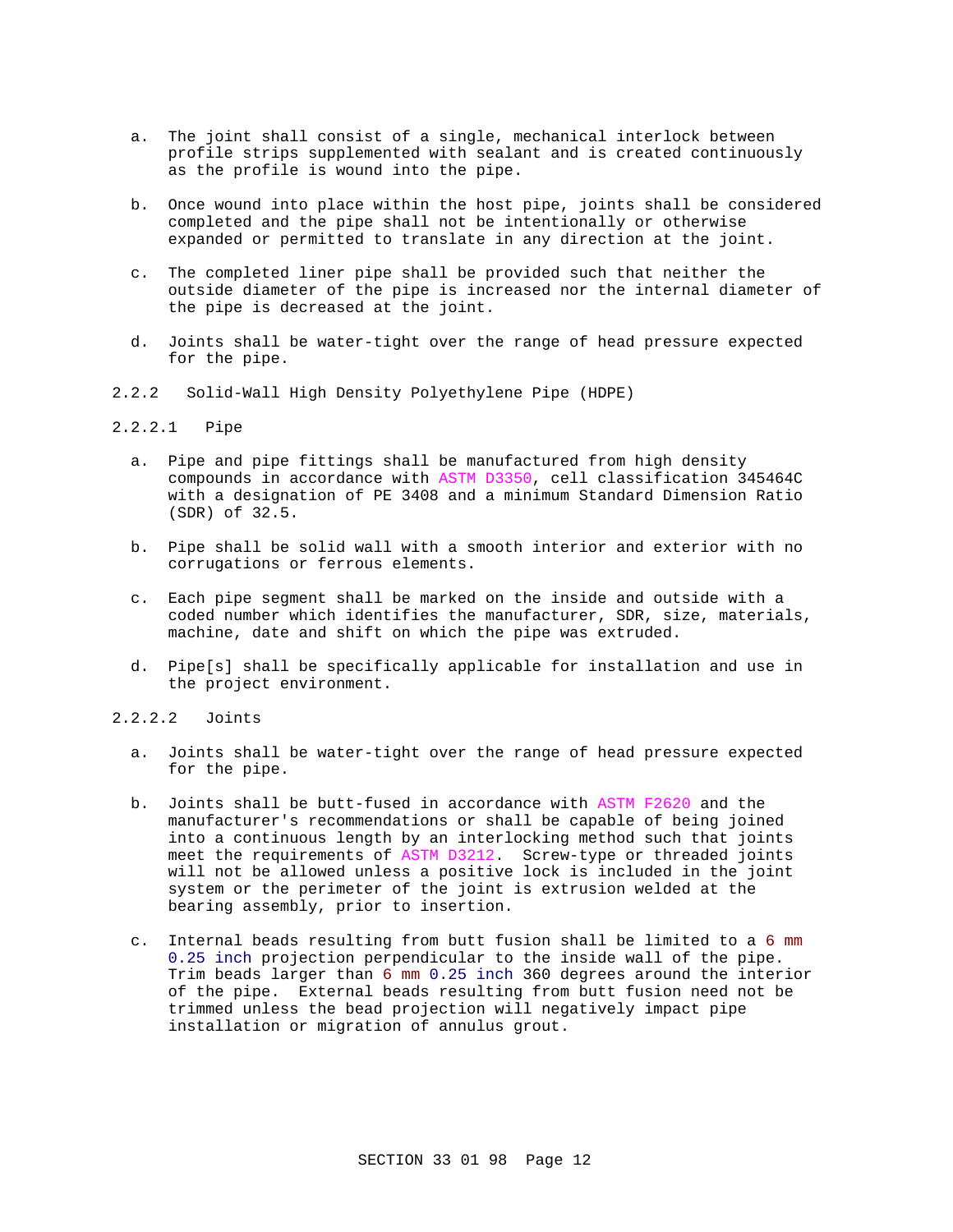### 2.2.3 Glass Fiber-Reinforced Plastic Pipe

# 2.2.3.1 Pipe

Provide centrifugally cast fiberglass reinforcement plastic mortar pipe (CCFRMP) in accordance with ASTM D3262, cell classification Type 1, Liner 2, Grade 3. All pipes shall be specifically applicable for installation and use in the project environment.

- a. Minimum pipe stiffness shall be [\_\_\_\_\_] kPa psi when tested in accordance with ASTM D2412.
- b. The glass shall be a commercial grade of E-type glass fibers with the amount, location and orientation of the chopped glass-fiber reinforcement specifically designed for each application.
- c. Sand shall be minimum 98 percent silica kiln-dried and graded.
- d. The polyester wall resin shall be an isophthalic, orthophthalic or other approved resin with a minimum tensile elongation of 2 percent.
- e. Fiberglass liner shall be shown by tests to be resistant to long-term corrosion. Testing shall be performed in accordance with ASTM D3681 using 1.0N sulfuric acid for sanitary sewage, and ASTM C581 for industrial sewage.
- f. Each pipe segment shall be marked on the inside and outside to identify the manufacturer's number, diameter, stiffness, ASTM designation and lot number.

# 2.2.3.2 Joints

- a. Provie pipe with joints designed so that neither the outside diameter of the pipe is increased nor the internal diameter of the pipe is decreased at the joint.
- b. Joints shall be water-tight over the range of head pressure expected for the pipe.
- c. Joints shall meet the performance requirements of ASTM D4161. Field conntect pipe[s] with low-profile, fiberglass bell-spigot joints or flush fiberglass bell-spigot joints, when the fit requires. Utilize elastomeric sealing gaskets as the sole means to maintain joint water-tightness. Gaskets shall meet the requirements of ASTM F477. Joints at tie-ins, when needed, may utilize gasket-sealed closure couplings.

# 2.2.4 UV Protective End Treatment

All slip liner pipes constructed of materials that are not UV stabilized (i.e. fiberglass pipe) that terminate at an open end or headwall shall receive a factory-applied coating on the interior surface of the pipe to resist deterioration from ultraviolet radiation. The UV protective coating shall be applied for a distance inside the pipe equal to two times the inside diameter of the liner pipe. In the event that field cutting is necessary, no additional coating will be required for the cut end.

a. Coating color shall be light gray or similar shade subject to approval by the Contracting Officer.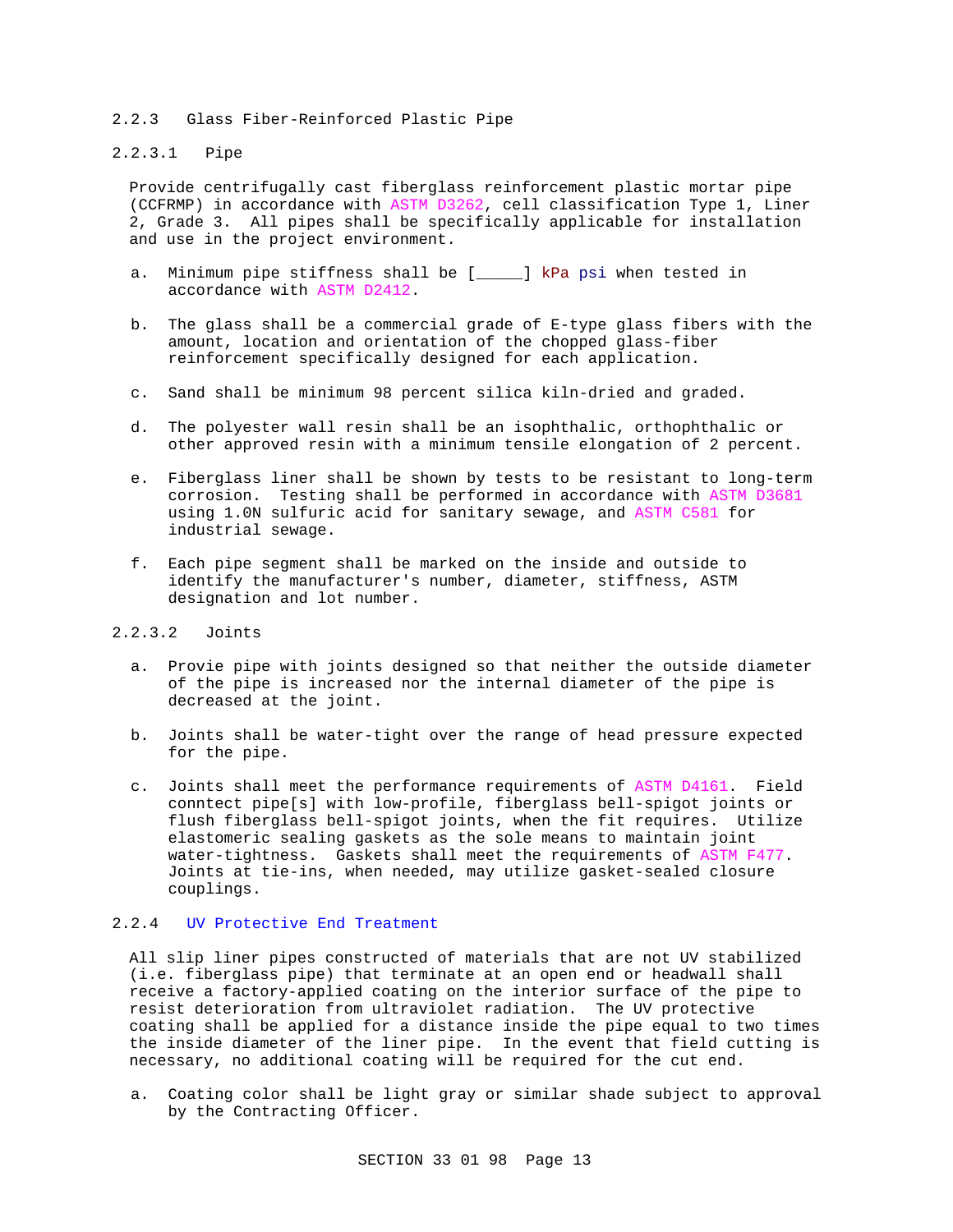- b. Nicks, scratches and minor abrasions to the coating shall be touched up in the field following final installation.
- 2.3 GROUT MATERIALS AND MIXES
- 2.3.1 Grout For Annular Space

Provide grout for the annular space in accordance with this Specification and with the manufacturer's published recommendations. The grout shall be nonstructural or structural based upon the type of slip liner system provided. If the pipe liner provided cannot meet the stated requirements for factor of safety against buckling or crushing, then a structural grout must be used regardless of the pipe liner system used in order to fulfill the factor of safety requirements as stated herein.

- 2.3.2 Grout Mix for Annulus Grouting
- 2.3.2.1 Cement

Comply with ASTM C150/C150M.

2.3.2.2 Water

Use only potable water to prepare grout.

2.3.2.3 Admixtures

Select admixtures to meet performance requirements, improve pumpability, control set time and reduce segregation. Admixtures shall not be biodegradable.

- 2.3.2.4 Compressive Strength
- 2.3.2.4.1 Structural Grout

The grout 28-day compressive strength shall be that determined during the design and submitted for approval. Test 28-day compressive strength in accordance with ASTM C942/C942M.

2.3.2.4.2 Nonstructural Grout

The grout shall have a minimum penetration resistance of  $[690][$  1 kPa  $[100][$  1 psi in 24 hours when tested in accordance with ASTM C403/C403 [100][\_\_\_\_\_] psi in 24 hours when tested in accordance with ASTM C403/C403M and a minimum compressive strength of [2415][\_\_\_\_\_] kPa [350][\_\_\_\_\_] psi in 28 days when tested in accordance with ASTM C495/C495M.

2.3.2.5 Mix Design

Design a grout mix and installation procedure to completely fill the annular space based upon, but not restricted to the list below  $(a. - g.)$ , such that the slip liner pipe will not float (either by external restraint or internal weighting). The grout shall maintain an appropriate viscosity as tested in accordance with ASTM C939/C939M. Verify the density in conformance with ASTM C138/C138M or by other methods as approved by the Contracting Officer.

a. Size of annular void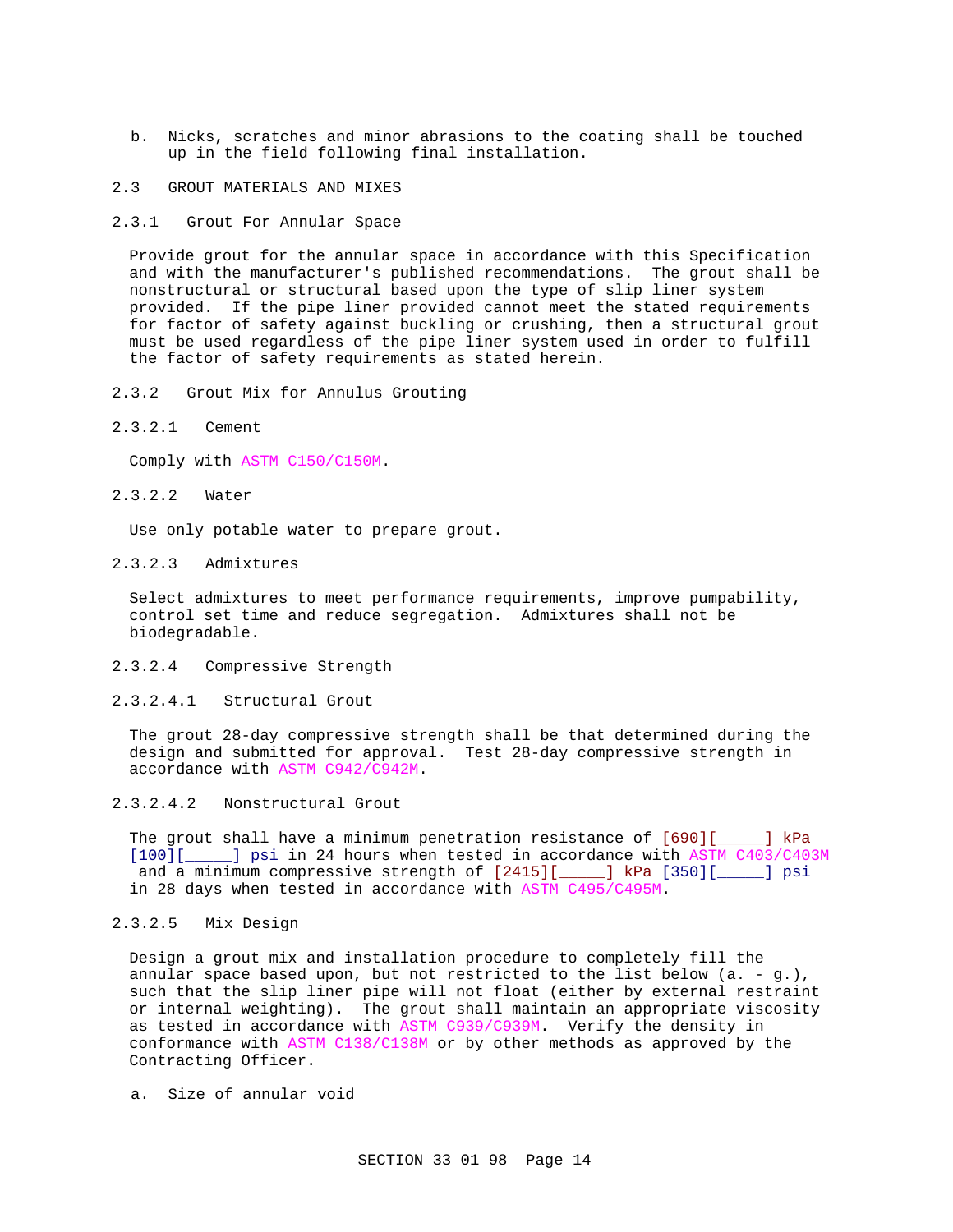- b. Absence or presence of water
- c. Sufficient strength and durability to achieve the design requirements as stated herein
- d. Provide adequate retardation for placement
- e. Provide less than 1 percent shrinkage by volume
- f. Distance between grout injection ports
- g. Heat of hydration compatible with pipe material in accordance with pipe manufacturer's recommendation

# 2.3.2.6 Mixers and Pumps

Mix the materials in equipment of sufficient size and capacity to provide the desired amount of grout material for each stage of the grouting operation. The system shall mix the grout to a homogeneous consistency and deliver grout to the injection point [under a normal range of operating conditions] [at a steady pressure with a non-pulsating pump at the mix tank]. The equipment shall be capable of mixing the grout at densities required for the approved procedures and shall also be capable of changing mixing parameters as dictated by field conditions at any time during the grouting operation.

# 2.3.2.7 Pressure Gauges

- a. Pressure gauges shall be suitable for use in the grouting environment and have a working range between 1.5 to 2.0 times the design grout pressures, and have accuracy within 0.5 percent of full range.
- b. Provide, at a minimum, one pressure gauge at the point of injection and one pressure gauge at the grout pump.

# 2.3.3 Grout Trial Mix Tests

- a. Structural Grout: Provide Grout Trial Mix Test Results with viscosity, density, and 28-day minimum compressive strength. Also provide the grout working time before a 15 percent change in viscosity occurs.
- b. Non-structural Grout: Provide Grout Trial Mix Test Results with viscosity, density, 24-hour penetration resistance set time, and 28-day minimum compressive strength. Also provide the grout working time before a 15 percent change in density or viscosity occurs.

### 2.3.4 Bulkhead Concrete

Design a low slump concrete mix to form a bulkhead at each end of the pipe to retain the annular grout. Low slump concrete shall consist of cement, fine and coarse aggregate, water, and an air-entraining admixture. Concrete shall be thoroughly compacted into the prepared void by tamping, rodding, ramming, etc. Forms may be used to confine the concrete. The temperature of the in situ concrete (i.e., headwall or gatewell structure), adjacent air, and bulkhead concrete shall be above 4 degrees C 40 degrees F during placement.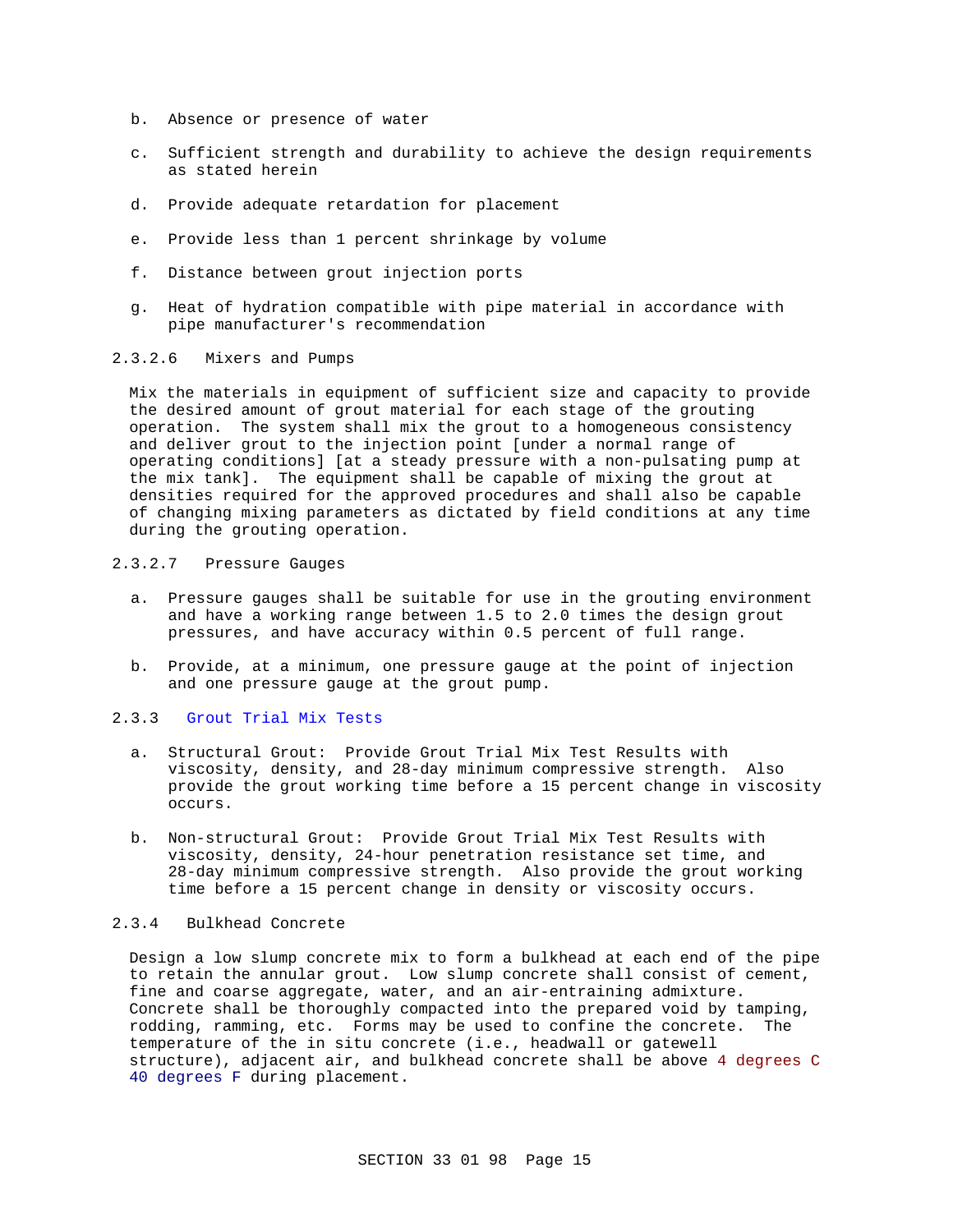#### PART 3 EXECUTION

# 3.1 PREPARATION AND INSPECTION

The Contracting Officer makes no guarantee regarding the information, data, and physical condition of underground facilities or existing pipe[s]. Before commencing with any work, or ordering any materials, physically measure the length and diameter and inspect the existing pipe[s] designated to receive a pipe liner to verify that the rehabilitation plan is appropriate and meets the requirements of EM 385-1-1. For pipes large enough and safe to enter, a walk-through inspection with digital photography is preferred when confined space entry procedures are followed. Inspect small or unsafe pipes using CCTV. Submit pipe inspection procedures to locate breaks, obstacles and connections in pre-construction submittals for approval. Note all connections and any conditions which may prevent proper installation of the liner. Correct these conditions prior to liner installation. Coordinate slip lining efforts with the Contracting Officer and the owner of the affected pipe. Submit the CCTV Recordings and Report Logs and/or Digital Photographs and Report Logs prior to pipe liner installation. Base the work plan on a thorough review of the inspection video and/or digital photographs and report logs.

# 3.1.1 Safety

Note any areas that may involve entry and/or work in confined spaces and [address in][provide as a supplement to] the project Health and Safety Plan provided under Section 01 35 26 GOVERNMENTAL SAFETY REQUIREMENTS prior to performing work in these areas.

### 3.1.2 Control of Flow

Provide for maintenance and control of flow as necessary for effective inspection and satisfactory installation of the slip liner and grout. Such work shall include by-pass pumping or berming and dewatering for submerged pipes. Submit proposed means and methods for control of flow with the pipe inspection procedures.

# 3.1.3 Bypass Pumping

If required, provide for continuous bypass flow around the section or sections of pipe designated for the liner process. Provide pump and bypass lines of adequate capacity to handle the necessary flow.

# 3.1.4 Pre-Lining Cleaning

Prior to the man-entry or CCTV inspection and installation of the slip liner pipe, thoroughly clean the host pipe[s] designated to receive the liner. Cleaning shall constitute removal of all debris, solids, roots, deposits, and other matter which would preclude proper installation of the slip liner pipe and annulus grout. Perform cleaning such that no damage occurs to the host pipe. Handle water used for flushing and cleaning [the] pipe[s] prior to slip liner system installation to comply with regulatory agencies having jurisdiction regarding erosion prevention and sediment control procedures for storm water discharge.

### 3.1.5 Insertion and Pulling of Mandrel

Prior to commencing any work, pull a mandrel through all host pipes too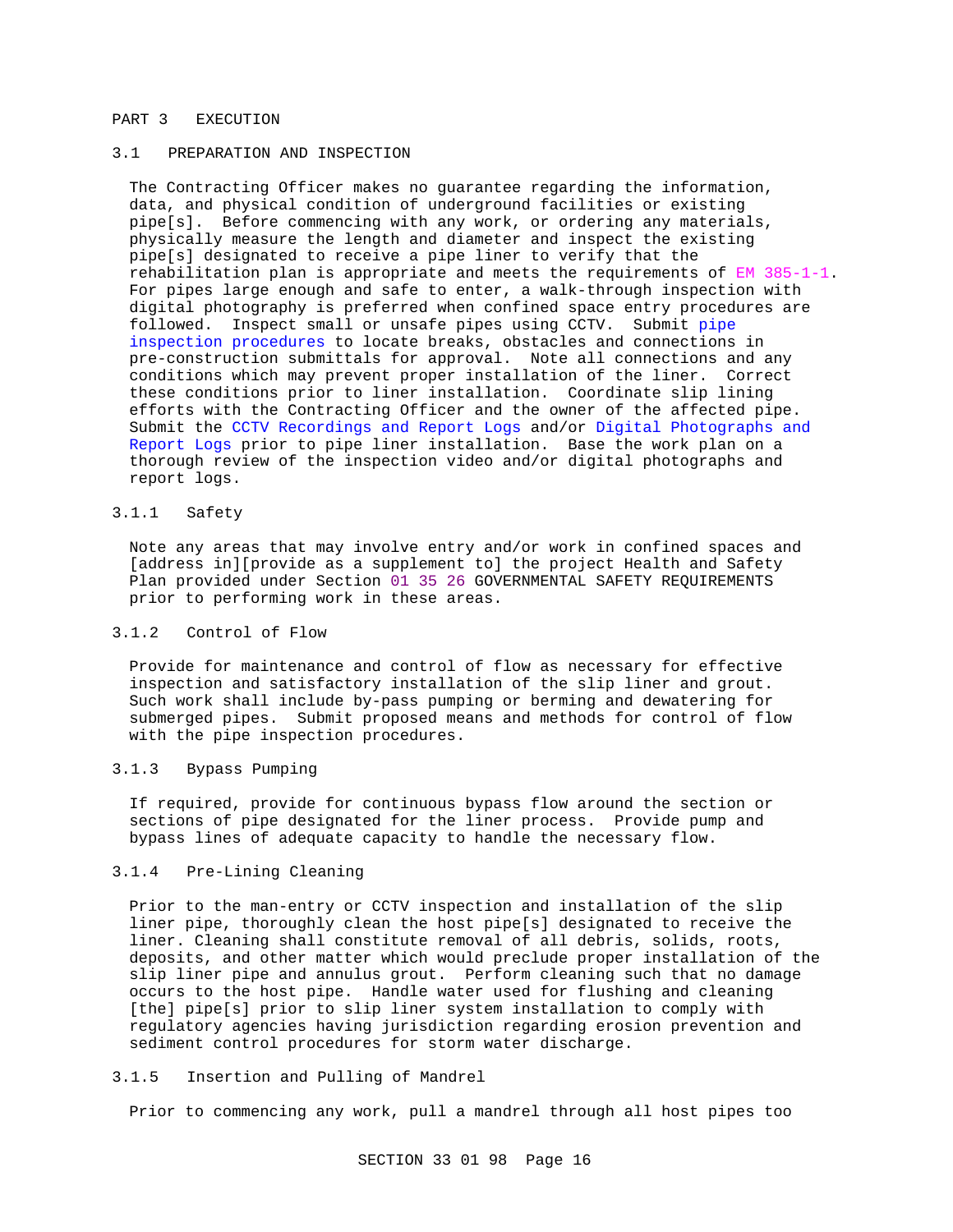small or unsafe to enter in order to check for deformation, joint deflection or obstructions prior to ordering any pipe liner materials. Host pipes large enough and safe to enter may be verified through man-entry, mandrel or both at the Contractor's discretion.

- a. The mandrel length of liner pipe shall be equal to the liner pipe joint length.
- b. The mandrel shall have an outside diameter not less than that of the proposed slip liner pipe plus 2-inches, shall be equal to the pipe joint length of the liner pipe to be installed and shall have a stiffness equal to or greater than that of the slip liner pipe. When a segment of slip liner pipe is used as a mandrel, it shall not be used as a permanent slip liner pipe.

# 3.2 EXCAVATION

Perform work utilizing existing points of entry including headwalls, manholes, etc. Excavation along the length of the host pipe (between headwalls/manholes) is strictly prohibited. In the event that it becomes necessary to perform an excavation, obtain written confirmation that an excavation is warranted from the Contracting Officer. If an excavation is required, excavations shall be minimal and comply with local, State, and Federal regulations. Repair any excavation of levee material according to [USACE regulations][Section 31 00 00 EARTHWORK] regarding acceptable fill material, benching and compaction requirements.

# 3.3 INSTALLATION

### 3.3.1 General

- a. Restore project site to original condition prior to final payment. Include the cost to repair all damages resulting from the work in the base bid.
- b. Point repairs, deemed necessary at any point on the existing pipeline prior to slip lining shall be approved by the Contracting Officer prior to start of work, require locating the insertion pit at the point repair location.
- c. Locate and identify all connections, excavate, and disconnect prior to the slip line pipe insertion. Upon completion of insertion of the slip line pipe and a 24-hour pipe relaxation period, expedite the reconnection of cross connections as quickly as possible. Provide for temporary pumping and/or control of flow from each connection until final reconnection has been performed. Connections are to be reopened and trimmed to a neat, clean opening concentric with the connection pipe in a manner that provides a water tight seal between the liner pipe and the connection pipe.
- d. In all instances, the liner pipe shall be a fixed diameter and shall not be expanded intentionally or otherwise.

e. Maximum and minimum lay lengths shall be in accordance with manufacturer's requirements and any constraints based on work limits [as prescribed by the Contracting Officer].

f. Insertion may proceed from either upstream or downstream as suitable access is available.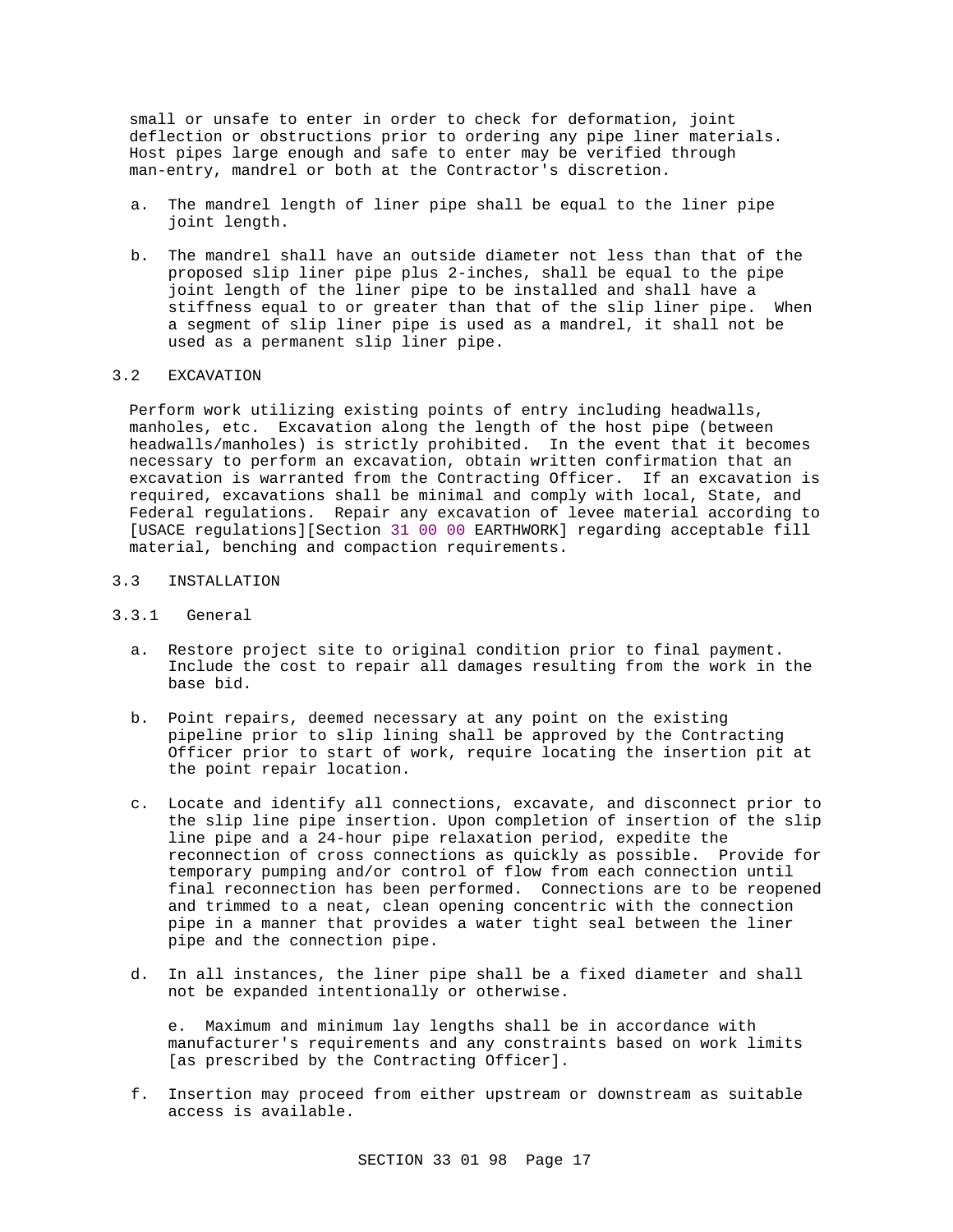- g. Use sub-aqueous pipe lubricant meeting the specifications of ASTM C497M ASTM C497 Section 12 in accordance with pipe manufacturer's installation instructions. Use only lubricants approved by the pipe manufacturer.
- h. Use caution to prevent jagged edges from damaging the slip liner pipe during insertion when the invert of host pipe has deteriorated significantly. In such cases, describe in the work plan how damage to the host and liner pipe[s] will be prevented using guide rails, pipe invert paving, or other applicable methods.
- i. Consider thermal expansion/contraction effects such that the ends of the slip liner pipe are flush with the existing headwall/manhole to within 12 mm 0.5 inch. Where a slip liner pipe meets a gatewell or flapgate, the slip liner pipe cannot project beyond the end of the host pipe. Reasonable attempts shall be made to achieve a flush surface between the slip liner pipe and the host pipe. Delay trimming of the liner pipe[s] for 28 days after completion of grouting.
- j. Take necessary precautions to maintain line and grade of the host pipe and avoid flotation of the liner pipe. Construct all blocking, if used, of inert, non-ferrous material, and install in accordance with manufacturer's recommendations.
- k. Drilling holes in the slip liner pipe for any reason is prohibited.
- l. Prior to grouting, visually inspect all slip liner pipe joints to check the integrity of joints and verify that the liner has not been damaged during installation. Repair if needed using liner manufacturer's recommended procedure.
- m. Sealing at manholes, if applicable: A tight seal is required at manholes, openings, or abutments with no annular gaps. Rebuild manholes between linear ends resulting in a smooth, continuous flow line through the manhole.
- n. At the completion of construction the exposed ends of [the][all] slip lined pipe[s] shall have a clean, finished look with no visible signs of grout vents, injection tubes, etc.
- 3.3.2 Machine Spiral Wound PVC Pipe
	- a. Install machine Spiral Wound PVC Liner Pipe in accordance with ASTM F1741, manufacturer's recommendations and the provisions of this Section. In the event of a conflict, the most restrictive of the three shall govern.
	- b. No mechanical pulling or pushing force (such as backhoe bucket or winch cable) shall be exerted on the ends of the pipe during installation.
	- c. In all instances, the liner pipe shall be a fixed diameter and shall not be expanded intentionally or otherwise.
- 3.3.3 Solid-Wall High Density Polyethylene Pipe (HDPE)
	- a. Install Solid-Wall High Density Polyethylene (HDPE) Liner Pipe in accordance with ASTM F585, manufacturer's recommendations and the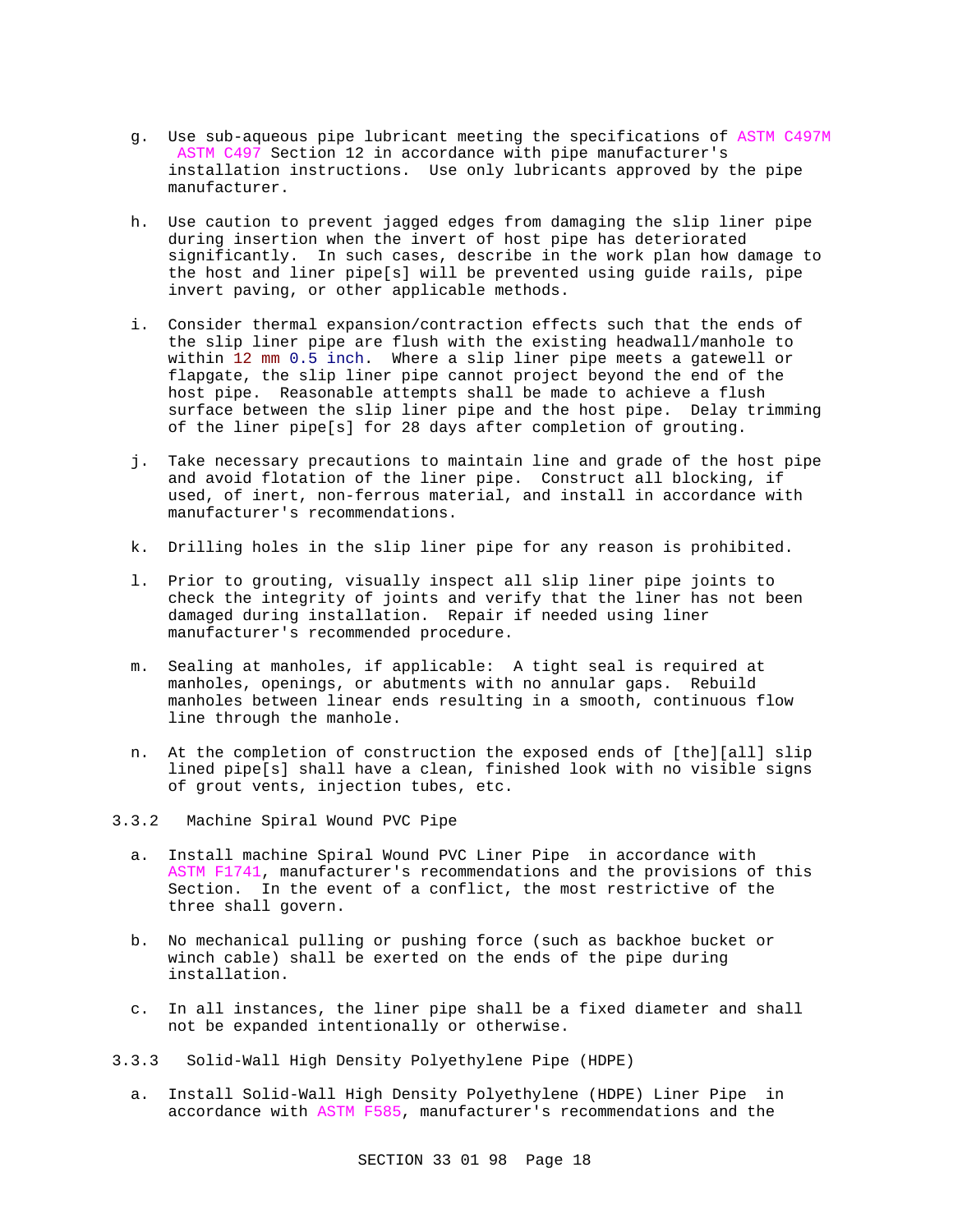provisions of this Section. In the event of a conflict, the most restrictive of the three shall govern.

- b. Allow the installed pipe to relax and cool following installation in accordance with manufacturer's recommended time, but not less than 24 hours, prior to any reconnection of lines, grouting of the annulus, or backfilling of the insertion pit. Staged grouting is essential, especially for larger diameter pipes, in order to keep thermal expansion low and to prevent a reduction in the pipe diameter.
- c. The slip liner pipe shall be free of foreign inclusions and visible defects such as cracks, creases, unpigmented or nonuniformly pigmented pipe. Cut the ends of the pipe squarely and cleanly so as not to adversely affect joining or connecting. Field cuts shall be de-burred and free of defects.
- d. Sections of slip liner pipe shall be joined and inserted into the host pipe until a continuous liner pipe is created along the entire length of the host pipe, in accordance with pipe manufacturer's recommendations.
- 3.3.4 Glass Fiber-Reinforced Plastic Pipe

Install Glass Fiber-Reinforced Plastic Liner Pipe in accordance with ASTM D3839, manufacturer's recommendations and the provisions of this Section. In the event of a conflict, the most restrictive of the three shall govern.

# 3.3.5 Bulkheads for Annulus Grouting

- a. Once the slip liner pipe has been installed; construct bulkheads in sequence from upstream to downstream at the end of each pipe segment; including gatewells and manholes located intermediately along the pipe length to be slip lined. The bulkhead shall have a minimum length measured along the long axis of the pipe of 300 mm 1 foot, or the thickness of the headwall, whichever is greater. The lengths of grouting ports shall be staggered such that the entire run of the pipe can be completely grouted.
- b. Shop drawings shall include all locations of the grout/air ports and sketches of the proposed bulkheads, as well as the lengths of each grouting port. Shop drawings shall include manufacturer's literature for accessories and form coating materials. Submit the proposed materials, dimensions, location of grout injection ports, vent tubes, etc.
- c. Construct bulkheads a minimum of 24 hours after the completion of the slip liner insertion process to allow for thermal equilibrium between the slip liner pipe and the host pipe conditions and at most 72 hours after completion of the slip liner insertion process to minimize the exposure of the annulus to debris from a rainfall event. The annulus shall be cleaned if a local rainfall event or a river flooding event partially or wholly submerges the pipe prior to bulkhead construction.
- d. Place vent holes at the crown and the invert in the downstream bulkhead. An access hole, sized to facilitate the method of grout input and an air vent shall be placed at the crown in the upstream bulkhead. The vent holes in the downstream bulkhead are plugged as soon as grout begins to flow out each hole. The air vent in the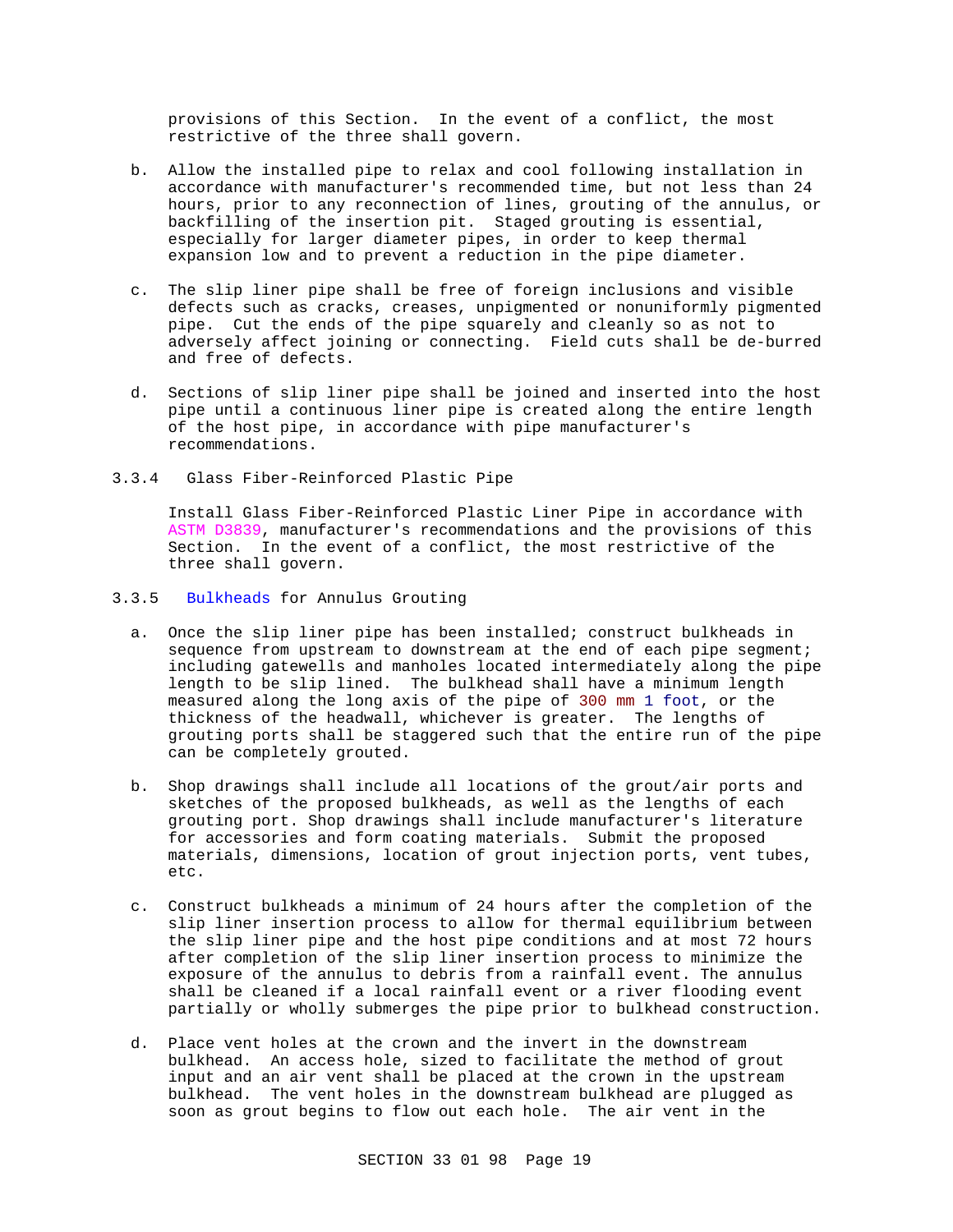upstream bulkhead is kept clear until grout begins to flow out of the vent.

- e. The bulkheads shall be hand-finished to a professional quality appearance. After a curing period and pressure washing of the headwalls, a Soluble Reactive Silicate Concrete Treatment Product shall be applied over the entire headwall surface, including the bulkheads.
- 3.3.6 Annulus Grouting

Following construction of the bulkheads, fill annular space with grout between the ID of the host pipe and the OD on the liner pipe.

- a. Notify the Contracting Officer at least 24 hours in advance of grouting operations.
- b. Grout the pipe from downstream to upstream, unless prohibited by access, along its entire length with cementitious grout. Place the grout by either gravity flow or by low pressure pumping to completely fill all voids within the annular space without causing deformation of the liner. The grout extends the full length of the pipe.
- c. Ensure the liner pipe maintains the designed line and grade while the annulus grout is placed in uniform lifts. Place annulus grout in lifts of [\_\_\_\_\_] to avoid floating of the liner and to ensure a uniform grout thickness.
- d. The gauged grout pressure at the pipe shall not exceed that of the pipe manufacturer's recommendation or 35 kPa 5 psi, whichever is smaller. Regardless of the pressure, the Contractor is solely responsible for any damage or distortion to the slip liner pipe due to grouting.
- e. Remove water in annular space immediately prior to grout pumping to maintain the correct water-cement ratio of the grout mixture.
- f. Drilling of additional injection holes from the surface or through the liner pipe to facilitate grouting is prohibited.
- g. Continue injection of grout until all of the following conditions have been achieved unless otherwise approved by the Contracting Officer:
	- (1) The estimated volume of grout has been injected, as measured at the pump.
	- (2) The exhausted grout recovered at each vent is between 85 and 115 percent of the density of the freshly injected grout.
- h. No hardened grout is permitted in the liner pipe invert after completion of grouting operations.
- i. When cold weather grouting is performed (temperature is between 0-5 degrees C 32-40 degrees F during and after grouting) the following conditions shall be met:
	- (1) Temperature of the grout mix must be 15 degrees C 60 degrees F or higher at the time of pumping.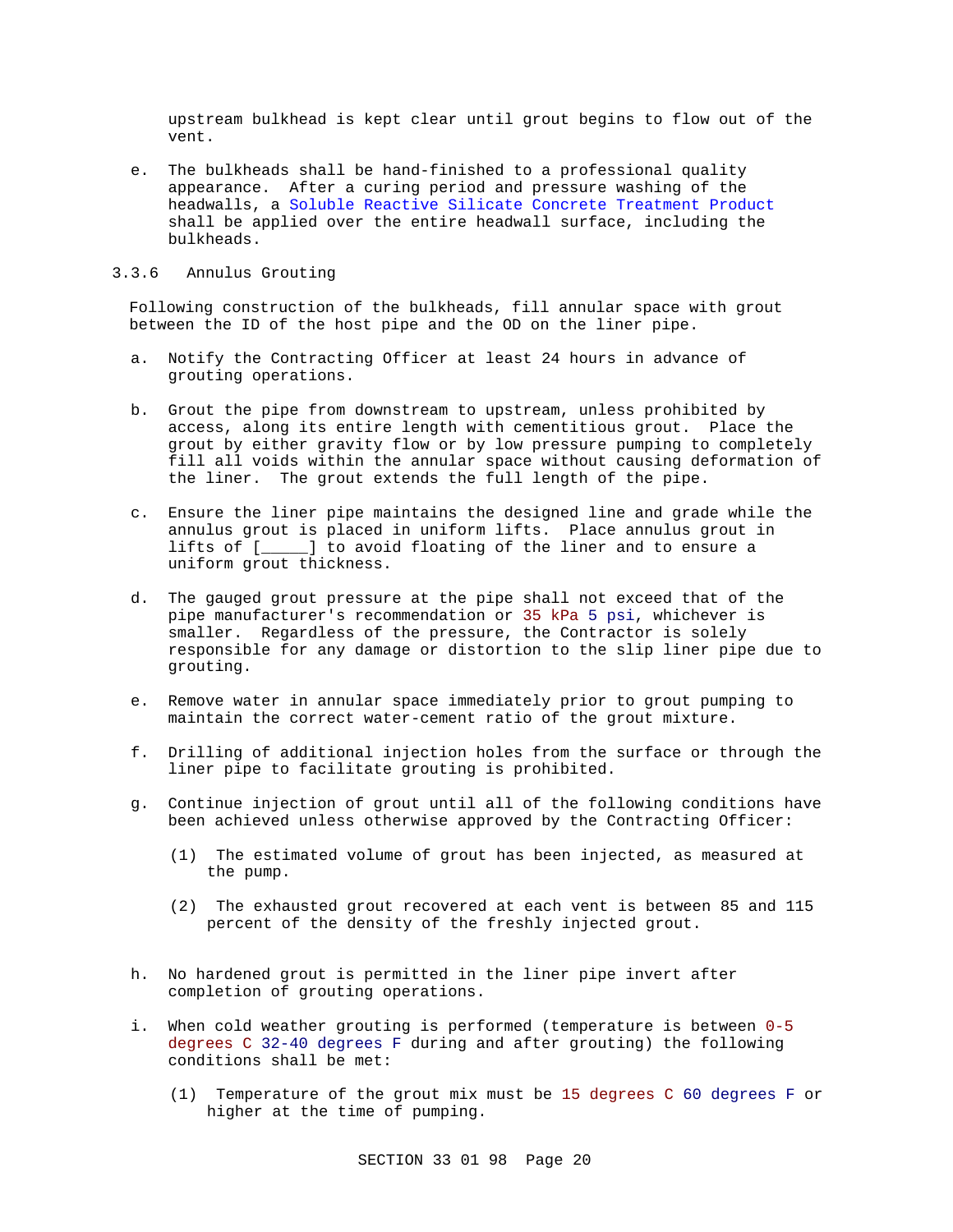- (2) The use of insulation/concrete blankets over areas of the levee behind the headwalls where the minimum cover above the frost line is not met for a period of seven days.
- j. Cold weather grouting when the temperature is below 0 degrees C 32 degrees F during and after grouting the following conditions shall be met:
	- (1) Temperature of the grout mix must be 15 degrees C 60 degrees F or higher at the time of pumping.
	- (2) The use of insulation/concrete blankets over areas of the levee behind the headwalls where the minimum cover above the frost line is not met for a period of seven days.
	- (3) The use of an internal heater in the pipe that does not exceed the pipe's maximum localized temperature for the first 24 hours after grouting.

# 3.4 TESTING AND ACCEPTANCE

#### 3.4.1 Rework

Remove any material that has not received prior approval from the Contracting Officer or is not accepted as suitable work by the Contracting Officer and replaced or repaired to the satisfaction of the Contracting Officer with an approved method/material at the Contractor's sole expense. Materials left in place, but not meeting these Specifications, will be paid for at a reduced price.

- 3.4.2 Grout Testing
- 3.4.2.1 Density

Conduct field grout density testing on non-structural grout only. Measure density in accordance with ASTM C138/C138M not less than two times per hour in the field during grouting operations. Grout that exceeds ±48 kg/cubic meter ±3 lb/cubic foot of the design density shall be rejected.

3.4.2.2 Compressive Strength

Engage the services of an independent, ASTM/AASHTO accredited testing laboratory to collect and test specimens associated with the strength requirements of this Section.

- 3.4.2.2.1 Structural Grout
	- a. Collect, transport, cure, test and report samples in accordance with ASTM C942/C942M, except as stated below.
	- b. Contrary to ASTM C942/C942M, collect and test specimens based on the more restrictive of the following criteria:
		- (1) One specimen (consisting of one, 3-gang mold) for each grouting event for each pipe collected at approximately the mid-point of the grouting operations.
		- (2) One specimen (consisting of one, 3-gang mold) for each 14 cubic m